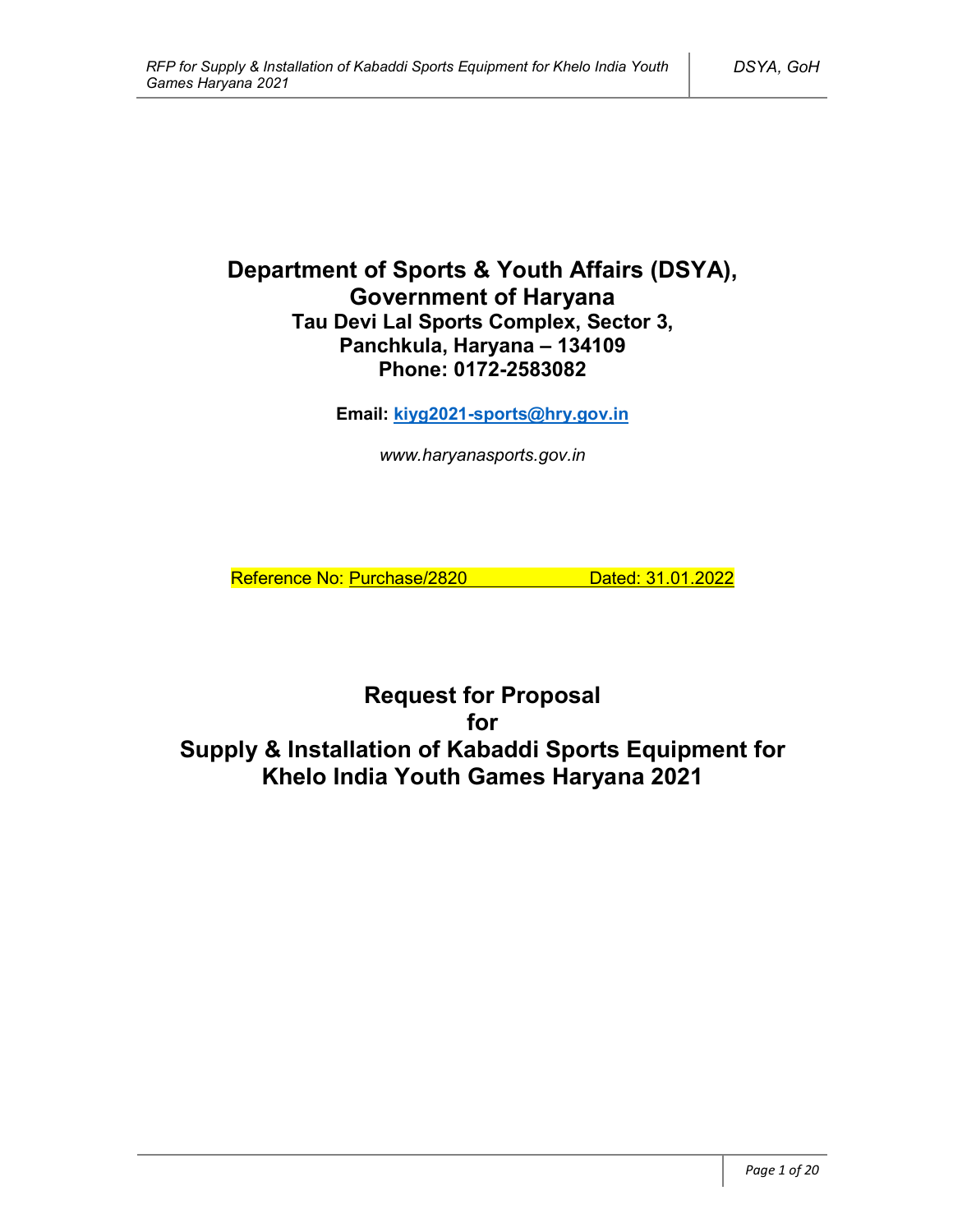**Department of Sports & Youth Affairs (DSYA), Government of Haryana Tau Devi Lal Sports Complex, Sector 3 Panchkula, Haryana – 134109**

> Email: kiyg2021-sports@hry.gov.in www.sportsharyana.gov.in

**RFP No.: .** Purchase/2820**. Dated: 31.01.2022**

**NOTICE INVITING TENDER (NIT)**

DSYA invites Bids under two bid-basis, i.e. Technical Bid and Financial Bid for *'Supply & Installation of Kabaddi Sports Equipment for Khelo India Youth Games Haryana 2021'* for Department of Sports & Youth Affairs *(DSYA)*.

The interested bidders should submit their bids online and physical copies of **only technical proposal** to Tau Devi Lal Sports Complex, Sector 3, Department of Sports & Youth Affairs, Govt. of Haryana, Panchkula, Haryana - 134109, on or before 10-02-2022**.**

Bidders have to download the Bid documents from the e-procurement portal i.e. https://etenders.hry.nic.in after registering themselves on portal and submit e-bids after payment of Bid Processing Fee & Bid Document Fee before last date & time of downloading the e-bids online

All Bidders are advised to see Amendments to RFP, if any, before submission of the bids. In case the Bidder does not submit the amended bids/amendments, it shall be presumed that Bidder has seen the amendments/Amended bids and e-bid shall be evaluated accordingly.

In case schedule date of submission / tender opening date are declared as holiday then tender will be submitted/ opened on the very next working day on earlier schedule time.

DSYA reserves the right to cancel the bid at any time or amend/withdraw any of the terms and conditions contained in the Bid Document without assigning any reason thereof.

> **CEO, Khelo India Youth Games Department of Sports & Youth Affairs Haryana**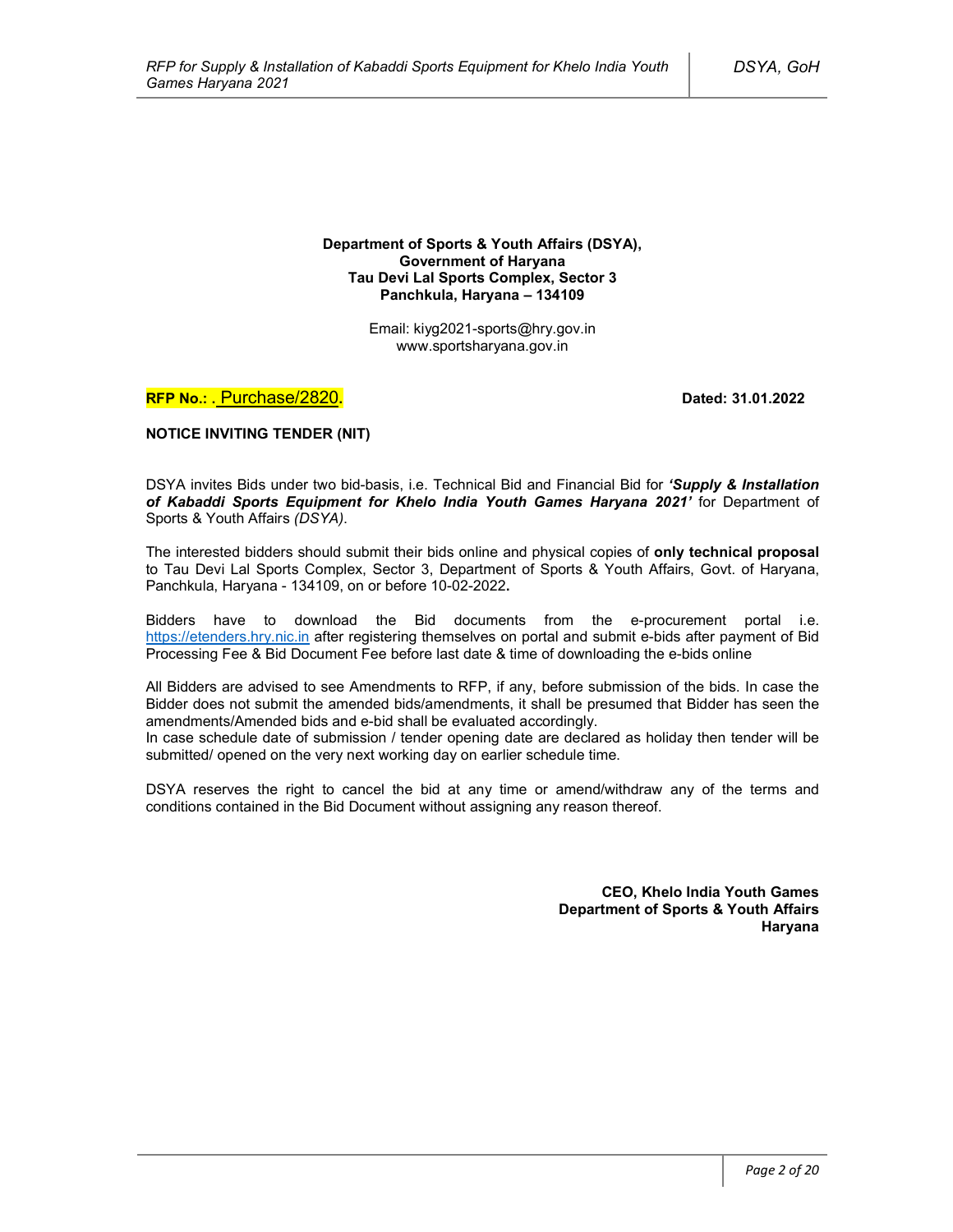#### **1. DETAILED NOTICE INVITING E-TENDER**

e-Tender is invited in single stage two cover system i.e. Request for Technical Bid **(online Bid under Technical Envelope and hard copy submission with mentioning Page No)** and Request for Financial Bid (comprising of price bid Proposal under online available Commercial Envelope):

| Sr. No.        | <b>Information</b>                                                 | <b>Details</b>                                                                                                                                                                                                                                                                                                   |
|----------------|--------------------------------------------------------------------|------------------------------------------------------------------------------------------------------------------------------------------------------------------------------------------------------------------------------------------------------------------------------------------------------------------|
|                | Description of Goods                                               | Kabaddi Sports Equipment<br>(Annexure-I)                                                                                                                                                                                                                                                                         |
| $\overline{2}$ | EMD (to be deposited online) *                                     | 65,000/-<br><b>Account Holder Name: Director,</b><br>Department of Sports & Youth Affairs<br><b>Bank Name: State Bank of India</b><br><b>Account No.: 39454876084</b><br><b>IFSC Code: SBIN0050969</b><br><b>MICR No.: 160002173</b><br>Validity period for the EMD will be up to<br>30 <sup>th</sup> June, 2022 |
| 3              | Tender Document Fee*                                               | $5,000/-$                                                                                                                                                                                                                                                                                                        |
| 4              | e-Service Fee (to be deposited online)                             | $1.000 + 18\%$ GST                                                                                                                                                                                                                                                                                               |
| 5              | Start Date & Time of Bid Preparation and<br>Submission             | 01.02.2022                                                                                                                                                                                                                                                                                                       |
| 6              | Expiry Date & Time of bid for EMD<br>submission                    | 09.02.2022                                                                                                                                                                                                                                                                                                       |
| 7              | Last date and time for submission of<br>proposals through e-Tender | 10.02.2022                                                                                                                                                                                                                                                                                                       |

**Note: For relaxation of Tender Fee & EMD** Please refer "Haryana State Public Procurement Policy for MSME -2016" notified vide G.O.No.2/2/2016-4IBII (1) dated20-10-2016 and for Startups/first generation Entrepreneurs as notified vide G.O. No.2/2/2016-4IB-II dated 03.01.2019.

## **2. DATA SHEET**

| Sr. No.        | <b>Activity Description</b>                                                                                  | <b>Details</b>                                                                                                                    |
|----------------|--------------------------------------------------------------------------------------------------------------|-----------------------------------------------------------------------------------------------------------------------------------|
| 1              | RFP No. and Date of Availability of RFP                                                                      | RFP No. Purchase/2820<br>Date: 31.01.2022                                                                                         |
| 2              | Proposal Due Date                                                                                            | 10.02.2022                                                                                                                        |
| 3              | Technical Proposal Opening Date and<br>submission of hard copy of technical<br>proposal with proper binding. | 11.02.2022, 10.00 Hrs                                                                                                             |
| 4              | <b>Financial Proposal Opening</b>                                                                            | To be communicated later                                                                                                          |
| 5              | Letter of Award (LOA)                                                                                        | To be communicated later                                                                                                          |
| 6              | Office Address - Venue for opening and<br>evaluation of Bids                                                 | Department of Sports & Youth Affairs<br>Govt. of Haryana<br>Tau Devi Lal Sports Complex, Sector 3,<br>Panchkula, Haryana - 134109 |
| $\overline{7}$ | <b>Contact Details</b>                                                                                       | Contact Person:<br>Mr. Rajesh Kumar, Superintendent<br>Email id: kiyg2021-sports@hry.gov.in<br>Mobile No: +91 7717307781          |
| 8              | <b>Tender Documents on Website</b>                                                                           | URL for e-tender<br>https://etenders.hry.nic.in/nicgep/app<br>http://www.haryanasports.gov.in/                                    |
| 9              | Method of Selection                                                                                          | Pre-Qualification & L1                                                                                                            |
| 10             | <b>Bid Validity Period</b>                                                                                   | 90 days                                                                                                                           |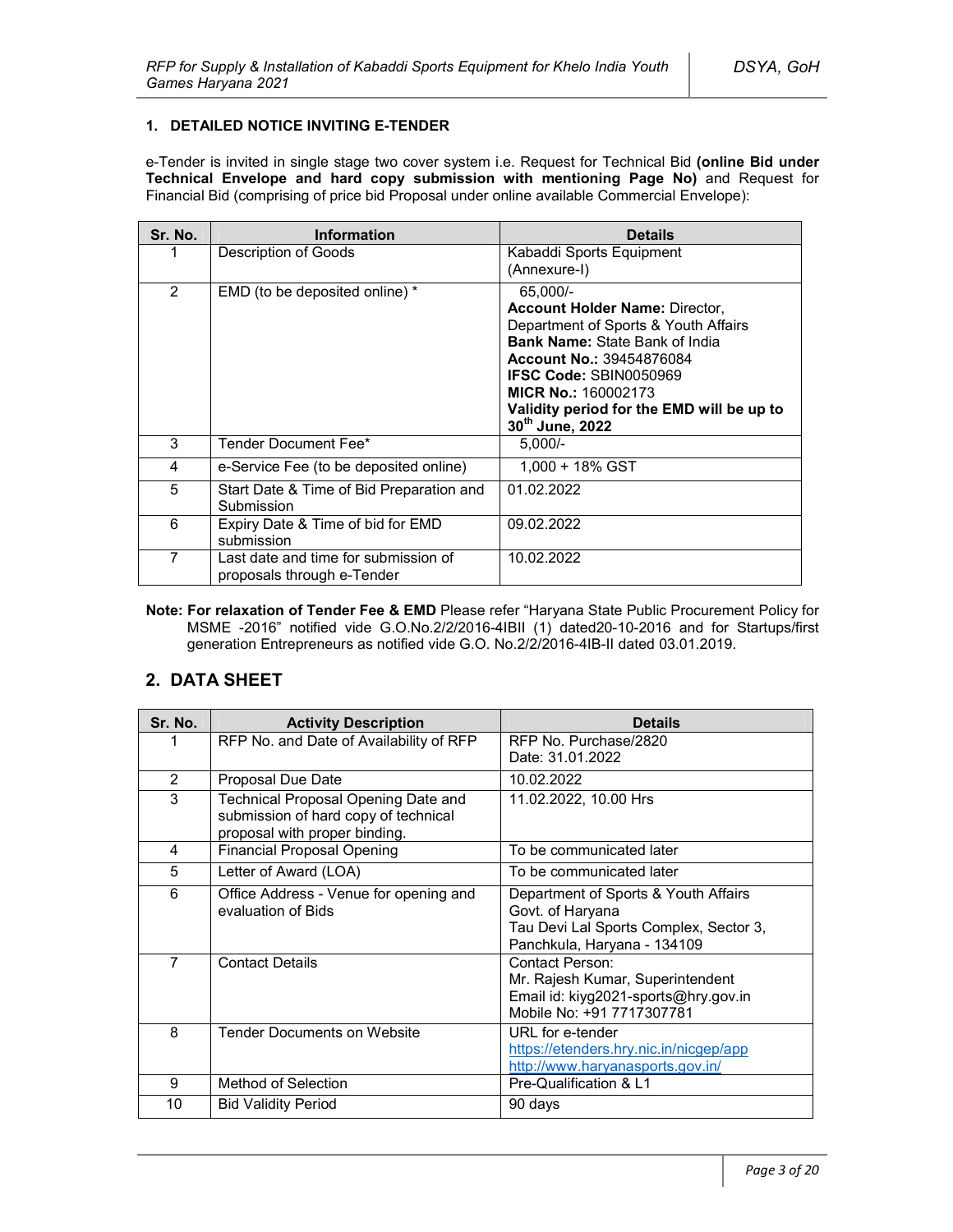## **A. Information to Bidders:**

#### **1. Instructions to bidder on Electronic Tendering System.**

Registration of bidders on e-Procurement Portal**,** Information about Digital Certificate, Instructions about Online Payment of Tender Document fee/e-Service Fee/Earnest Money, Important Instructions & Help manual for online bidding and other General issues option available on Home page of NIC e-procurement portal i.e https://etenders.hry.nic.in.

In case bidders need any clarifications or if training required to participate in online tenders they can contact office Timings of Help-desk support & Contract Details: -

The detail may be seen under "Contract US" option available on Home Page of NIC e-Procurement portal i.e https://etenders.hry.nic.in.

For support related to Haryana Tenders in addition to Helpdesk: -

In addition, for support related to Haryana Tenders in addition to helpdesk you may also contact to following: -

E - mail: eproc.nichry@yahoo.com Desk: 0172-2700275

**2.** Date and Time of making payment of tender fee, earnest money deposit (EMD) and eservice fee is as under:

|   | A Online submission of EMD, Tender fee & |  |
|---|------------------------------------------|--|
|   | e-Service Fee Option-1: Through Net      |  |
|   | <b>Banking and Debit card</b>            |  |
| в | Online submission of EMD                 |  |
|   | Option-2: Through RTGS/ NEFT-            |  |
|   | (In case of above, the bidder has to     |  |
|   | pay Tender fee & e-Service fee           |  |
|   | Through Net Banking and Debit card       |  |
|   | as per the given date & time schedule)   |  |

- **3.** As the Bids are to be submitted online and are required to be encrypted and digitally signed, the Bidders are advised to obtain Digital Signature Certificate (DSC) at the earliest. For obtaining Digital Certificate, the Bidders should visit NIC portal https://etenders.hry.nic.in/nicgep/app?page=DSCInfo&service=page
- **4.** The Bidders shall have to pay for the Tender Documents Fee, EMD Fees & e-Service Fee online by using the service of secure electronic payment gateway. The secure electronic payments gateway is an online interface between bidders and online payment authorization networks.
- **5.** The bidders must have Net Banking account in order to pay Tender Document Fee and e-Service Fee.
- **6. Payment of Tender Fee: -** The payment for the Tender Document Fee shall be made by the interested bidder online directly through Net Banking with the available Banks at e- GRAS e-Payment Gateway.
- **7. Payment of e-Service Fee: -** E-Service Fee payment shall be made separately by the interested bidders/ contractors online directly through Net Banking Account.
- **8. Payment of EMD: -** The payment of EMD can be made through Net Banking or RTGS/ NEFT as per details at Para-2 above. In this regard please refer to "Instructions to bidder on Electronic Tendering System.
- **9.** Intending bidders will be mandatorily required to sign-up online (create user account) on the website https://etenders.hry.nic.in to be eligible to participate in the e-Tender. In case the intended bidder fails to pay EMD fee under the stipulated time frame, he/she shall not be allowed to submit his/ her bids for the respective event/Tenders.
- **10.** In case of payment of EMD through RTGS/ NEFT, the interested bidders must remit the funds at least on or before **09.02.2022** and make payment via RTGS/NEFT to the beneficiary account number specified under the online generated challan. The intended bidder/ Agency thereafter will be able to successfully verify their payment online, and submit their bids on or before the expiry date & time of the respective events/ Tenders at https://etenders.hry.nic.in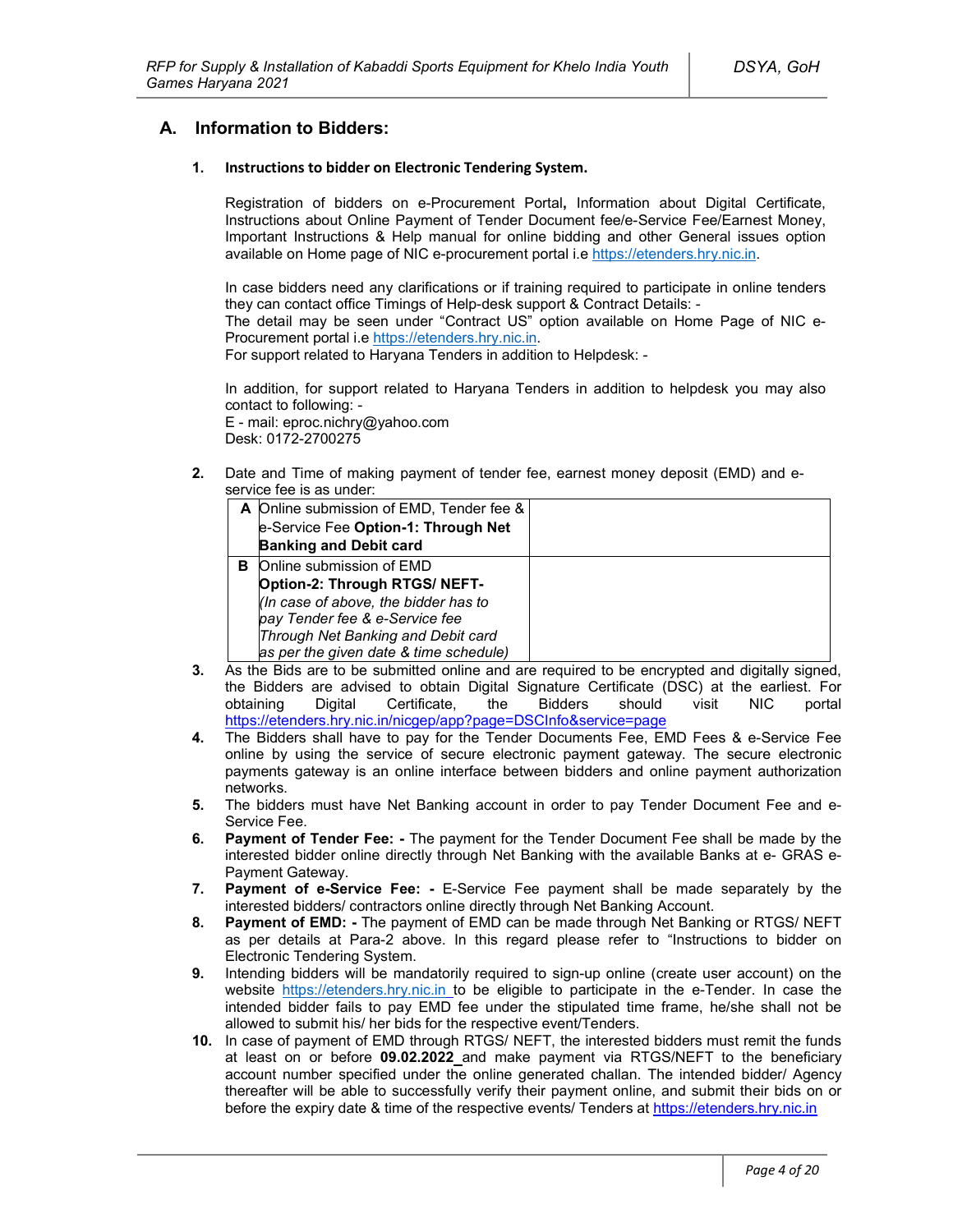- **11.** However, the details of the EMD, Tender document Fee & E Service Fee are required to be filled/ provided at the time of online Bid Preparation.
- **12.** Online Technical Envelope—Reference details of the Earnest Money Deposit, Tender Document Fee & e - Service Fee instrument and scanned copies of supporting documents and QR/technical criteria with proper index and page numbering on all the documents have to be provided as per **Annexure-A** of this document.
- **13.** If the tenders are cancelled or recalled on any grounds, the Tender Document Fee and e-Service Fee will not be refunded to the bidder.
- **14.** If any queries related to this RFP, Bidders can submit their queries only through the official email id kiyg2021-sports@hry.gov.in before 5.00PM on working days.

## **B. Brief Description of Procuring Sports Equipment / items:**

| Sr. No I | Description                                          | Quantity | <b>Place of Delivery</b>                                     |
|----------|------------------------------------------------------|----------|--------------------------------------------------------------|
|          | Supply & installation of Kabaddi<br>Sports Equipment | 8 Items  | Tau Devi Lal Sports Complex,<br>Sector-3, Panchkula, Haryana |

The detailed technical specifications/description of the above items are available at **Annexure-I** of this document. **Only mentioned brand will be acceptable.**

## **C. Specific Terms & Condition/ Eligibility Criteria related to above items: -**

| 1.             | The Bidder must be a Single Business Entity for the<br>purpose of this Invitation for RFP Document, a business<br>entity shall mean a company registered in India under<br>the Companies ACT, 1956 or 2013 or a partnership firm<br>registered under The Limited Liability Partnership Act,<br>2008 or The Indian Partnership Act 1932.<br><b>JV/Consortium not Allowed.</b>                                                | Certificate<br>Registration<br>of<br>Incorporation(s).                                                                                               |
|----------------|-----------------------------------------------------------------------------------------------------------------------------------------------------------------------------------------------------------------------------------------------------------------------------------------------------------------------------------------------------------------------------------------------------------------------------|------------------------------------------------------------------------------------------------------------------------------------------------------|
| 2 <sub>1</sub> | Average annual turnover of the Bidder in the last 3<br>years i.e. 2017-18, 2018-19 and 2019-20 must be at<br>01 Crore from sale of sports equipment/items &<br>least<br>Sports Apparel.                                                                                                                                                                                                                                     | Audited<br>Financial<br>Statements/Certificate<br>from<br>be<br>statutory<br>Auditor<br>should<br>submitted as per the enclosed<br>Annexure-'E'.     |
| 3.             | <b>The</b><br><b>Bidder</b><br>must<br>have<br>relevant<br>experience<br>in.<br>undertaking any three (03) similar* assignments in the<br>last seven (07) years (International/National level).<br>Note: *Supply and installation of sports equipment for<br>Central Government/State Government/ National Sports<br>Federation / State Sports Federation.                                                                  | Work Order/ Client Certificate/<br>Certificate<br>Completion<br>(Please)<br>provide a list of assignments<br>before attaching relevant evidence.     |
| 4.             | The Bidder should be in the business of sale of Sports<br>Equipment as Original equipment manufacturer (OEM)<br>for at least 05 Years as on March 31 <sup>st</sup> , 2021.<br>ΟR<br>In case the Bidder is not a manufacturer (OEM) then the<br>bidder should be an authorized supplier / dealer of the<br>manufacturer and in business of supplying sports<br>equipment for more than one (01) year as on March<br>31,2021. | Proof of OEM / Authorisation<br>Certificate<br>clearly<br>specified)<br>(with<br>period<br>should be submitted as per the<br>enclosed Annexure- 'C'. |
| 5.             | The equipment should be supplied to Tau Devi Lal sports complex, Sector-3, Panchkula,                                                                                                                                                                                                                                                                                                                                       |                                                                                                                                                      |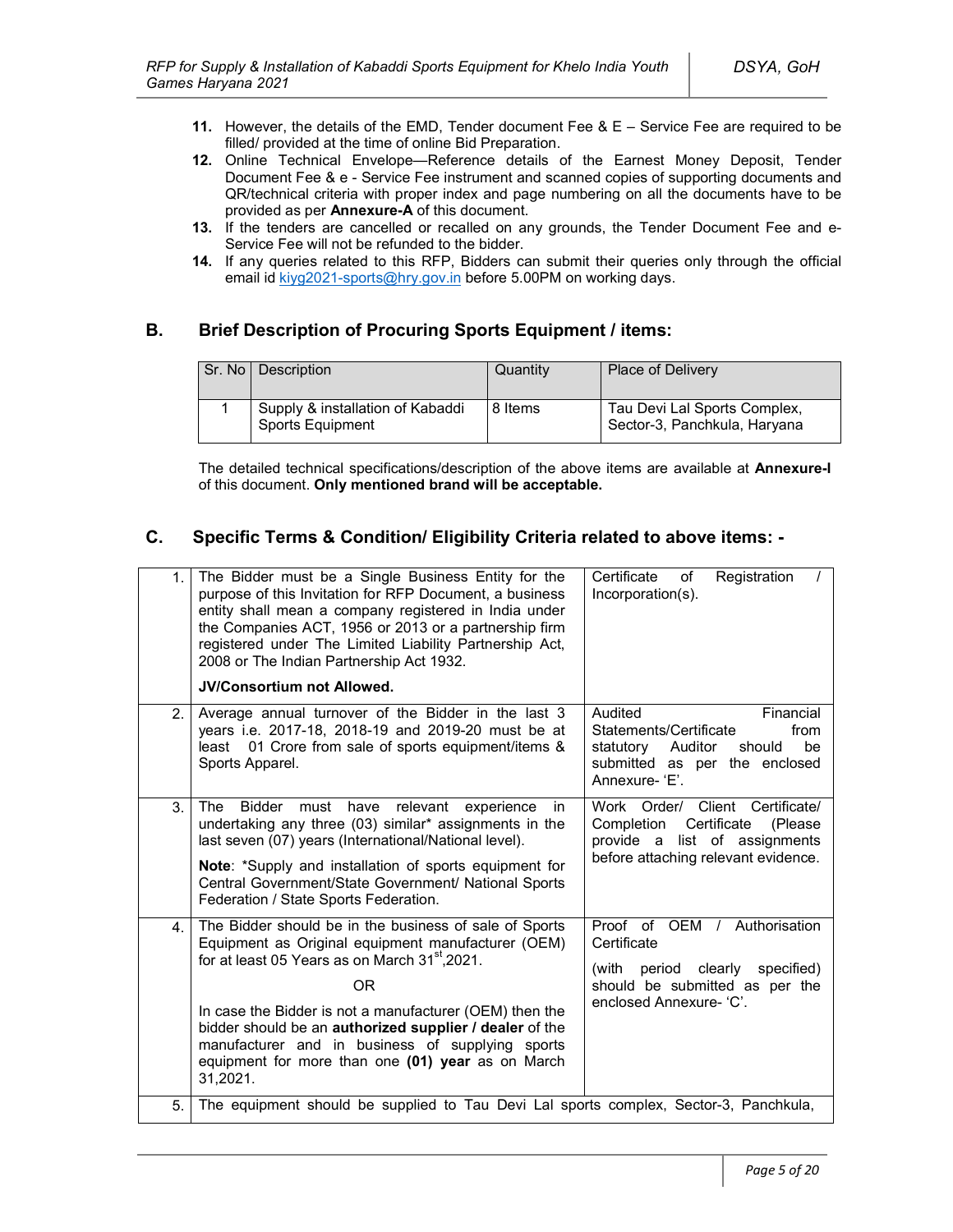|     | Haryana.                                                                                                                                                                                                                                                                                                                                                                                                                                                                                                                                                                  |  |
|-----|---------------------------------------------------------------------------------------------------------------------------------------------------------------------------------------------------------------------------------------------------------------------------------------------------------------------------------------------------------------------------------------------------------------------------------------------------------------------------------------------------------------------------------------------------------------------------|--|
| 6.  | The suppliers are required to submit the detail of sports equipment/items as per Annexure-II.<br>The intending supplier shall also have to mention, the detailed specifications, name of<br>manufacturer/make, model of the article and has to enclose the catalogue in PDF format with<br>image/ pictures of the material offered, for which the rates are quoted as per the below format.                                                                                                                                                                               |  |
|     | Item No                                                                                                                                                                                                                                                                                                                                                                                                                                                                                                                                                                   |  |
|     | Name of the Item                                                                                                                                                                                                                                                                                                                                                                                                                                                                                                                                                          |  |
|     | Offered Make & Model                                                                                                                                                                                                                                                                                                                                                                                                                                                                                                                                                      |  |
|     | Specification<br><b>NIT</b><br>Compliance<br>as<br>per<br>(Yes/No)                                                                                                                                                                                                                                                                                                                                                                                                                                                                                                        |  |
|     | Offered item with Original Images                                                                                                                                                                                                                                                                                                                                                                                                                                                                                                                                         |  |
|     | Above format should be proper in one page for each item. The photocopies/ Xerox /fax of<br>these documents will not be considered. In absence of the above original documents, the<br>item(s) offered will not be considered. The preference will be given to the items bearing ISI/ISO<br>/quality control make for the sports material & goods.                                                                                                                                                                                                                         |  |
|     | In case of doubt in material, supplied by the firm/bidder, the expenditure incurred on getting the<br>material tested will be borne by the bidder. If, even after approval, information / facts submitted<br>by the bidder are found misleading / incorrect etc., DSYAGOH reserves the right to reject the<br>tender for the current / future supply or may impose penalties as deemed fit. Non-compliance<br>of any of the terms & conditions of the tender will also warrant above penalties.                                                                           |  |
| 7.  | The intending supplier should quote the rates inclusive of all expenses, charges, taxes, duties,<br>transportation, packing and forwarding, insurance etc. inclusive of all applicable taxes and<br>freight charges for Tau Devi Lal sports complex, Sector-3, Panchkula, Haryana. Rate quoted<br>shall also include Supply, Installation, and Commissioning & On-site training for operation of<br>equipment. The financial must be submitted in the bidder's letter head with seal and sign.                                                                            |  |
| 8.  | The minimum warranty/guarantee period shall be of two (2) years for equipment/ items. Not<br>applicable for the Items which are subject to non-warranty. However, DSYA will verify whether<br>the quoted equipment's/items are falling under warranty or non-warranty. Decision of the<br>DSYA will be final in this regard. Any period over and above the minimum period mentioned<br>shall also be accepted.                                                                                                                                                            |  |
| 9.  | For imported equipment if supplied directly from foreign): The custom clearance,<br>transportation, insurance etc. of the equipment from the port of entry in the country to the<br>consignee's place shall be sole responsibility of the supplier and its agent. These are to be<br>shown separately in the price bid. However, for custom duty exemption wherever applicable for<br>import of sports equipment/goods KIYG, 2021 secretariat will apply to the appropriate<br>authority. The seller and his agent should liaison the claim for exemption of Custom Duty. |  |
| 10. | Technical specification of the sports equipment used in competitions should be as per rule of<br>the International / National Federation/Association of concerned disciplines.                                                                                                                                                                                                                                                                                                                                                                                            |  |
| 111 | DSYAGOH will be legally competent to cancel the supply order and also to take any other<br>action against the supplier including imposing any penalty during or till the final execution of<br>the supply, in case the supplier is ever found to have committed any fraud against DSYAGOH<br>in supplying the material or indulged in any other malpractices thereof causing any financial<br>losses during contract period.                                                                                                                                              |  |
|     | 12. The bidders will give a self-attested declaration on Rs 100/- stamp paper that the quality and<br>brand of sports equipment used in competitions and quoted in the tender are correct and as<br>per rule of International/National/Associations of concerned disciplines. In case of any defect,<br>DSYAGOH may impose penalty as deemed fit and will have the right to make recovery from<br>security or any pending bills or and take any legal action as deemed fit.                                                                                               |  |
| 13. | The Bidder must submit information with supporting documents as specified in Annexure III.                                                                                                                                                                                                                                                                                                                                                                                                                                                                                |  |
|     | 14. DSYAGOH considering, past performance of the tenderer, reserves the right to reject any                                                                                                                                                                                                                                                                                                                                                                                                                                                                               |  |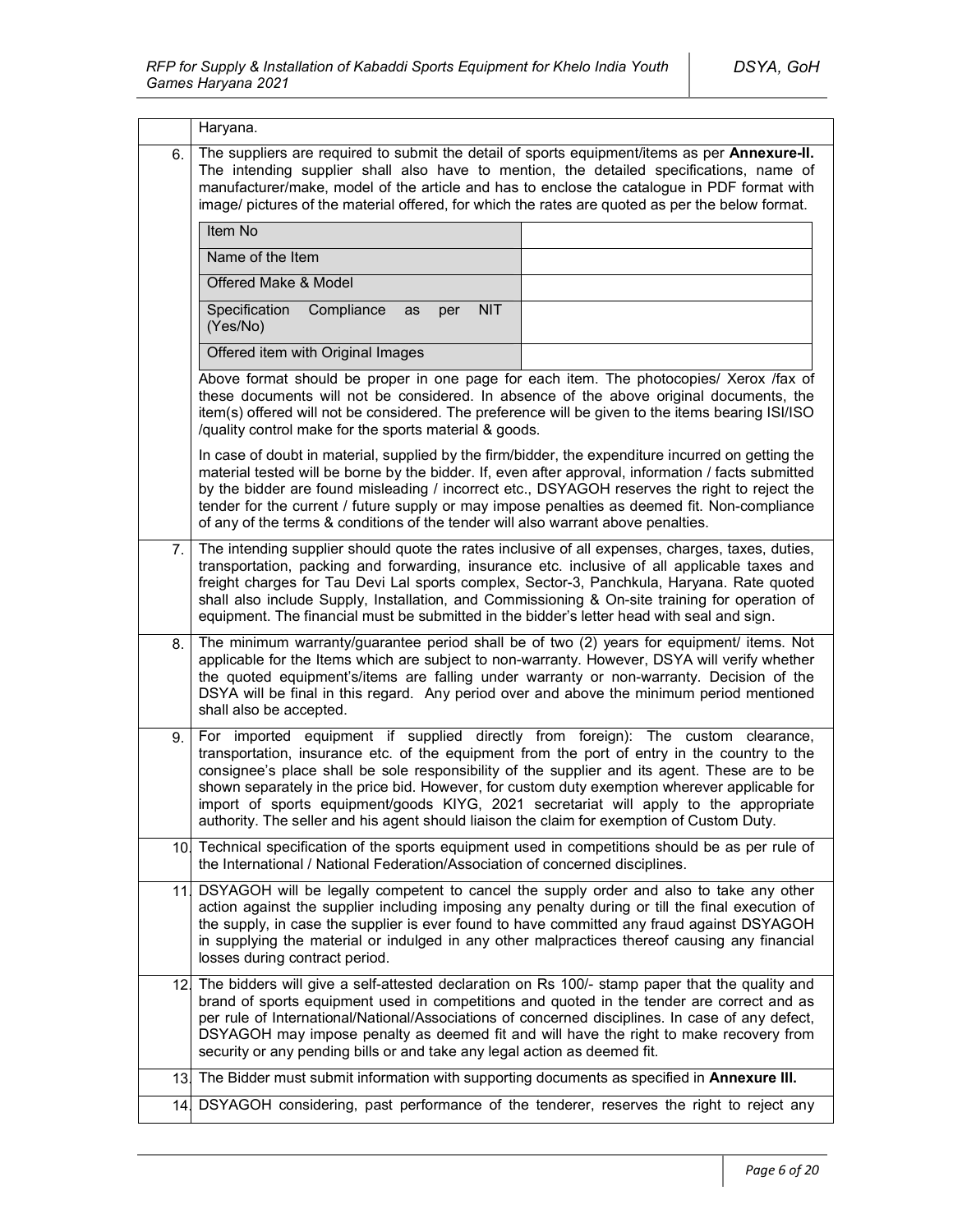|     | tender.                                                                                                                                                                                                                                                                                                                                                                                                                                                                                                                                                                                                                                                                                                                                                                                                                                                                                                                                               |  |
|-----|-------------------------------------------------------------------------------------------------------------------------------------------------------------------------------------------------------------------------------------------------------------------------------------------------------------------------------------------------------------------------------------------------------------------------------------------------------------------------------------------------------------------------------------------------------------------------------------------------------------------------------------------------------------------------------------------------------------------------------------------------------------------------------------------------------------------------------------------------------------------------------------------------------------------------------------------------------|--|
| 15. | In case, any dispute arises in regard to the tender, the decision of the DSYAGOH will be final<br>and binding.                                                                                                                                                                                                                                                                                                                                                                                                                                                                                                                                                                                                                                                                                                                                                                                                                                        |  |
| 16. | In case of litigation, the courts at Panchkula only will have jurisdiction for deciding case<br>according to Indian law in force.                                                                                                                                                                                                                                                                                                                                                                                                                                                                                                                                                                                                                                                                                                                                                                                                                     |  |
| 17. | The technical bids will be opened first and financial bids of only those bidders shall be opened<br>whose Technical bids are accepted by the competent authority.                                                                                                                                                                                                                                                                                                                                                                                                                                                                                                                                                                                                                                                                                                                                                                                     |  |
| 18. | It must be noted that this is just an enquiry and does not amount to any commitment on the<br>part of DSYAGOH to order any products offered. The decision of DSYAGOH in this regard<br>would be final and be entirely, at its discretion.                                                                                                                                                                                                                                                                                                                                                                                                                                                                                                                                                                                                                                                                                                             |  |
| 19. | The supplier shall not dispatch the ordered material after expiry of the delivery period. The<br>supplier shall apply to DSYAGOH for extension of delivery period and obtain approval before<br>dispatch. In case the supplier dispatches the goods late, without obtaining an approval for<br>extension, it would be doing so at its own risk and no claim for payment for such supply and /<br>or any other expense related to such supply shall lie against DSYAGOH.                                                                                                                                                                                                                                                                                                                                                                                                                                                                               |  |
|     | 20. The supplies received, if not found as per specification of tendered items, are liable to be<br>rejected                                                                                                                                                                                                                                                                                                                                                                                                                                                                                                                                                                                                                                                                                                                                                                                                                                          |  |
| 21  | Supply will be made in full quantity within the stipulated time and at place indicated in the<br>supply order.                                                                                                                                                                                                                                                                                                                                                                                                                                                                                                                                                                                                                                                                                                                                                                                                                                        |  |
|     | 22 Software up-gradation, if any, during the Guarantee/Warranty shall be provided by the Supplier<br>free of cost.                                                                                                                                                                                                                                                                                                                                                                                                                                                                                                                                                                                                                                                                                                                                                                                                                                    |  |
| 23. | Delivery period: - The delivery of the store is required in full quantity within 21 days from the<br>date of issue of supply order.                                                                                                                                                                                                                                                                                                                                                                                                                                                                                                                                                                                                                                                                                                                                                                                                                   |  |
| 24  | Payments terms: - One hundred percent (100%) payment of the contract price subject to<br>recoveries / liquidated damages/shortages etc., if any, shall be paid on receipt and inspection of<br>goods in good condition (including installation & commissioning) and upon submission of the<br>following documents:<br>Suppliers certificate that the amount shown in the invoice are correct in terms of the<br>İ.<br>contract and that all terms and conditions of the contract have been complied with;<br>Four copies of Supplier's invoice showing contract number, goods description, quantity,<br>ii.<br>unit price and total amount;<br>Acceptance Certificate, in original issued by the authorized representative of the<br>iii.<br>consignee;<br>Two copies of Packing list identifying contents of each lot;<br>iv.<br>Insurance certificate;<br>٧.<br>Warranty Certificate (Wherever Applicable)<br>vi.<br>vii.<br>Certificate of origin. |  |

**Note**: The format of the Technical Bid/ Index for the Technical Bid Documents will be as per **Annexure-A** of this document and the bidders are requested to upload their Technical Bids on the Portal with index as provided in **Annexure-A.**

**In case of non-submission of required Eligibility Documents as at Annexure-A, the bid of the firm will not be considered and no further chance will be given for the submission of these documents. However, clarification, if any, of already submitted documents maybe obtained in case required as per the rules.**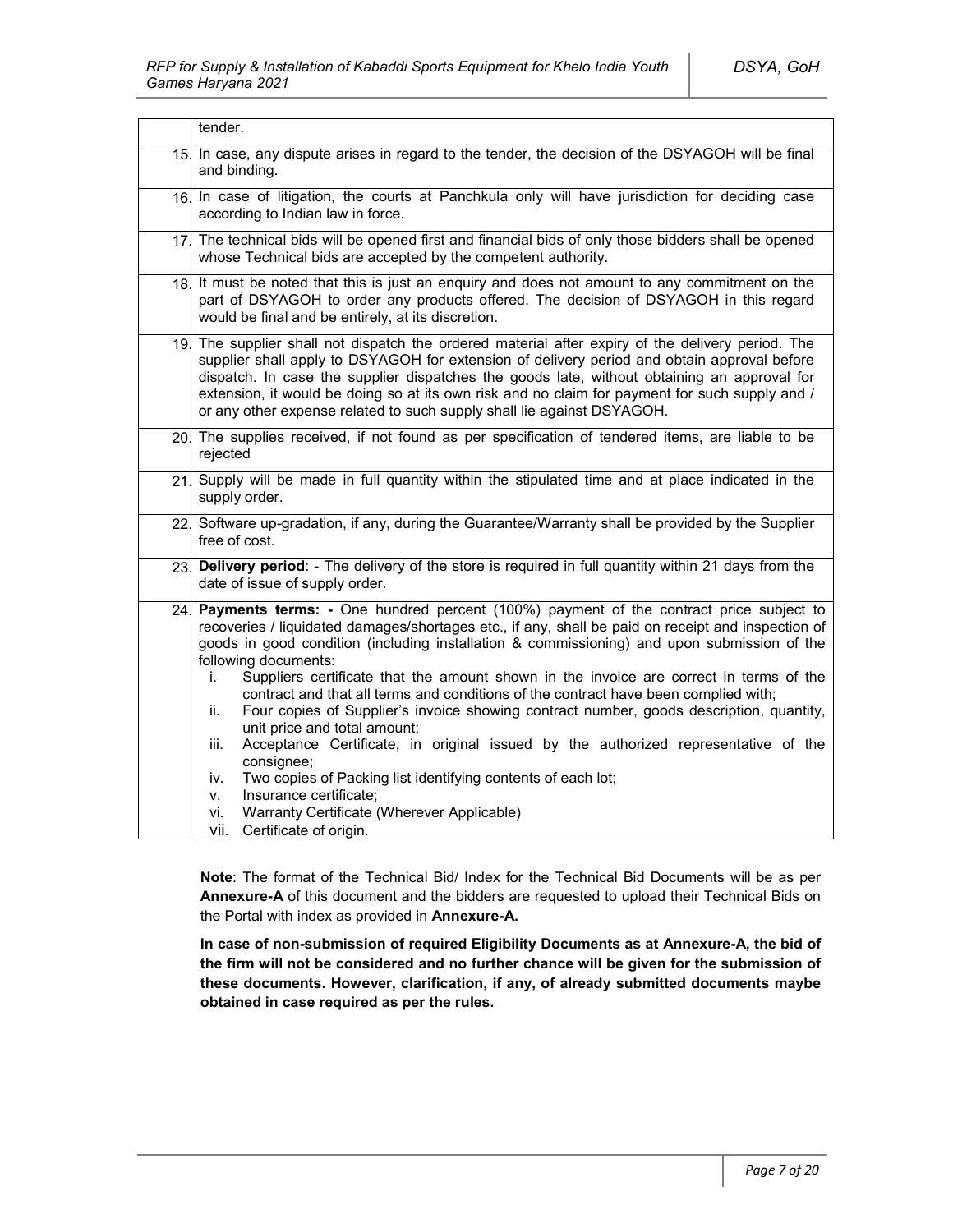**Standard Terms and Conditions** (wherever applicable these terms & conditions will overrule the specific terms and conditions as at Para 'C' above): -

#### **1. EMD: -**

The firms are required to deposit Earnest Money as indicated above failing which the tenders are liable to be rejected. Manufacturing Micro & Small Enterprises (MSEs) of the State, Startups/ First Generation Entrepreneurs of the State, Central or Haryana Public Sector Enterprises and "approved sources" as declared by the Industries Department, Haryana, are exempt from the deposit of EMD.

#### **2. Performance Security:**

The successful Tenderer/Bidder shall be required to deposit Performance Security Deposit within 14 days of issuance of LOA as under: -

| Sr.<br>No.     | <b>Type of Firm/Enterprises</b>                                                     | <b>Value of Performance Security</b><br><b>Deposit</b> |
|----------------|-------------------------------------------------------------------------------------|--------------------------------------------------------|
| l1             | Haryana based firms: -                                                              |                                                        |
|                | Haryana Based Micro and<br>(i)<br><b>Small Enterprises (MSEs)</b>                   | (i) $@0.2\%$ of the value of contract                  |
|                | (ii) Haryana based other firms<br>enterprises                                       | (ii) @2% of the value of contract                      |
| $\overline{2}$ | Other States/ UTs based firms                                                       | @ 3% of the value of contract                          |
|                | # Harvana based MSEs will be eligible for performance security deposit @ 0.2% who l |                                                        |

**#** *Haryana based MSEs will be eligible for performance security deposit @ 0.2% who have filed SSI Certificate/EM Part-II/Udyog Aadhaar Memorandum (UAM)/Udyam Registration in Haryana and who participate directly in the tendered/quoted items and offering to supply the entire* Work/Supply Order by their enterprise*.*

The conditions governing the above may kindly be seen in the notification dated 14.12.2020.

The performance security in excess of the EMD already deposited can be submitted in the shape of Demand Draft/Call Deposit Receipt/Banker's Cheque or in the shape of equivalent Bank Guarantee of any scheduled bank with branch in Panchkula. The performance security shall be returned after the successful completion of the warranty period.

In case of Bank Guarantee, the successful bidder shall furnish the performance security for the required amount (as per the above table) valid up to 180 days beyond the warranty period and further revalidating till the warranty in case of replacement during warranty period.

### **3. Price Fall Clause:**

Price Fall Clause is that the price quoted in the tender/quotation or approved in the Rate Contract for the stores shall not exceed in any way the lowest price at which the tenderer quote for the supply the stores of identical description to Central / State Government Institutions/Undertakings/any other person during the delivery period/currency period of the rate contract. If, at any time during the delivery period/currency period, the successful tenderer reduces the rates/sale price of the quoted stores to any person at the price lower than the price chargeable under the supply order/ rate contract, the tenderers should forthwith notify such reduction and inform this office and the price payable under the supply order/contract for the stores supplied after the date of coming into force of such reduction of the rates shall stand correspondingly reduced to that level. The successful tenderers shall promptly notify the reduction of rates to this office as well as to the concerned Indenting Officer/ Consignees. The tenderer shall also give a certificate on their bills that the rates charged by them are not in any way higher to those quoted by them to the Central and other State Government etc., during the corresponding period. The Indenting Officer shall be required to ensure that requisite certificate is given by the concerned firm on the bills before releasing their payments.

**4. Penalty to firm on Delay in delivery:** Should the contractor fail to deliver or dispatch any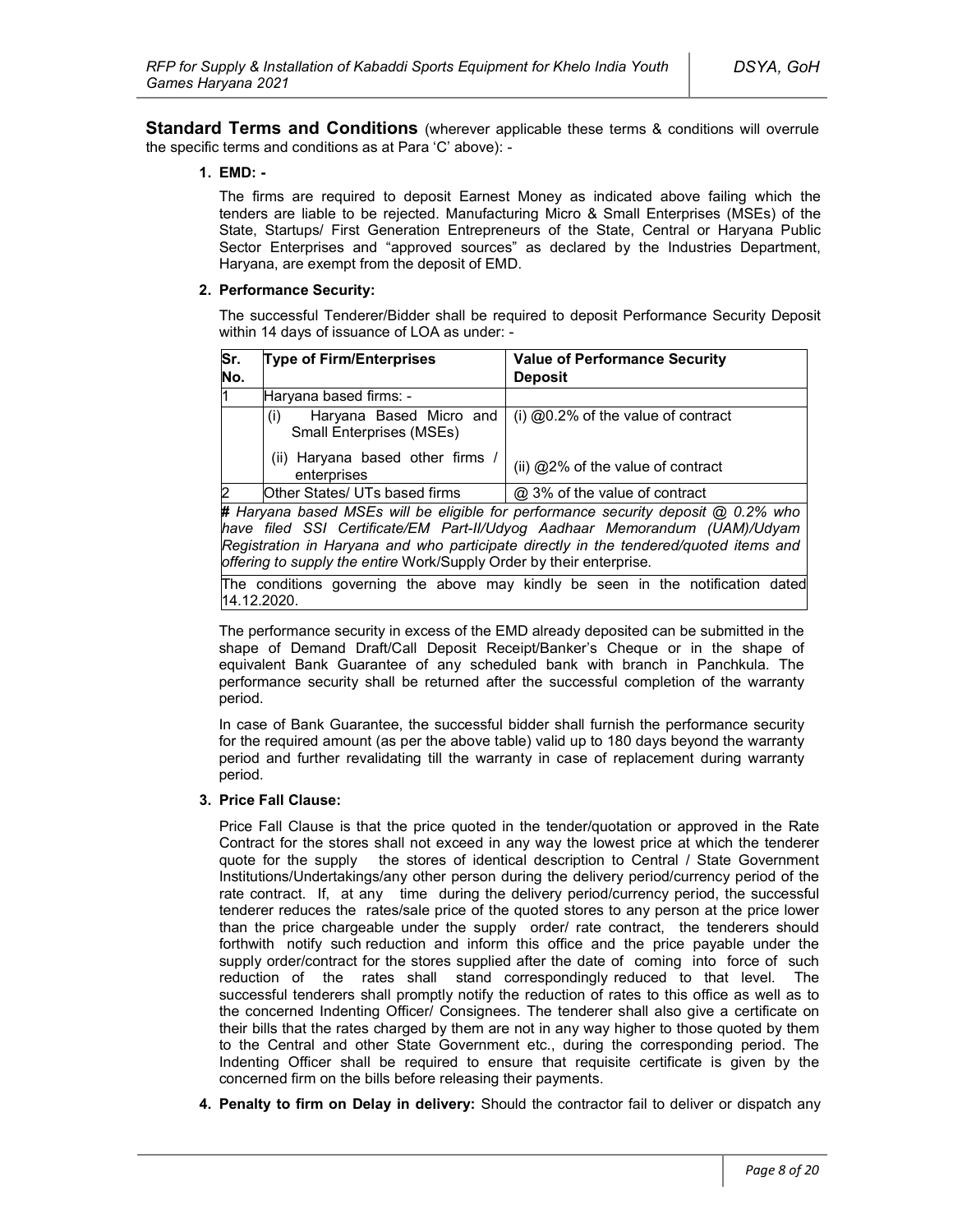consignment within the period prescribed for such delivery or dispatch stipulated in the supply order, the delayed consignment will be subject to 2% penalty per consignment per month recoverable on the value of the stores supplied.

**5.** The bidders are required to quote the basic rates, the delivery/ transportation costs/ applicable GST and duties etc., and the place of billing for the supply of stores clearly and separately. The bidders are required to intimate the place of billing.

#### **6. Penalty Clause for Department/ Govt. Agencies for delay in Payment**

Delay in payments to the suppliers beyond the stipulated credit period indicated in the supply order, unless supported by cogent reasons and approved by a higher authority, will attract penal interest on the defaulting amount  $@$  Rs. 25/- per rupees one lakh per day of delay beyond the stipulated credit period.

#### **7. Negotiation of Rates**

Regarding negotiations of rates, policy issued by the State Government vide G.O. No.2/2/2010-4-IB-II dated 18.06.2013, G.O. No.2/2/2010-4-IB-II dated 16.06.2014, G.O. No.2/2/2010-4-IB-II dated 09.02.2015 will be applicable.

#### **8. Concession to MSMEs of State:**

The State Government has notified "Haryana State Public Procurement Policy for MSME - 2016" which will be applicable in respect of concessions to Haryana based MSMEs and KVIs. For claiming the relevant concession/s like Tender Fee, Earnest Money Deposit (EMD), Turnover, Exemption in respect of Past Performance & Experience, Purchase Preference and Performance Security, the bidders are required to submit the documentary proof from Government authorities showing that they come under Haryana based manufacturing MSME/KVI units as the case may be e.g. **\***Entrepreneurs Memoranda in Haryana in bidder's name and further subject to fulfilment of eligibility criteria as provided in the said Policy of 2016.

**\*Note:-** To claim the concessions/benefits under the above policy, the bidder is required to submit SSI Certificate/Manufacturing Entrepreneurs Memorandum (part-II) issued by the Industries Department Haryana in respect of the quoted item / Udhyog Aadhaar Memorandum (UAM)/Udhyam Registration of Haryana based manufacturing enterprises in respect of the quoted item *(Ref. Industries & Commerce Department Haryana Memo No.TS/DS&D/11389-A Dated 03.07.2018)* and further subject to fulfilment of eligibility criteria as provided in the said Policy of 2016 and amendments from time to time

#### **9. Concession/benefits to Startups/First Generation Entrepreneurs of State:**

The State Government has notified "Concession/benefits in Public Procurement to Startups/First Generation Entrepreneurs of State" which will be applicable in respect of concessions to Startups/First Generation Entrepreneurs of State. For claiming the relevant concession/s like Tender Fee, Earnest Money Deposit (EMD), Turnover, Exemption in respect of Past Performance & Experience, Purchase Preference and Performance Security, the bidders are required to submit the documentary proof as per the said policy.

**10.** In case of evidence of cartel formation by the bidder(s), the EMD is liable to be forfeited along with other actions as are permissible to Government like filing complaints with the Competition Commission of India and/ or other appropriate forums.

#### **11. Purchase Preferences for approved Sources**

The DSYA Haryana, reserves the right to allow purchase preference to the approved sources, including Central or Haryana State Public Sector Undertakings/Enterprises, provided that such approved source takes part in the bidding process and the quoted prices of the approved source is within 10% of the lowest acceptable price, other things being equal. However, such purchase preference would be available to the approved source only at the lowest acceptable price.

**12. Preference to Make in India: -** The public procurement in the State in reference to "Preference to make in India" shall be governed by Govt. Order No.02/08/2020-4IB-II dated 18.11.202 or as amended from time to time in this regard)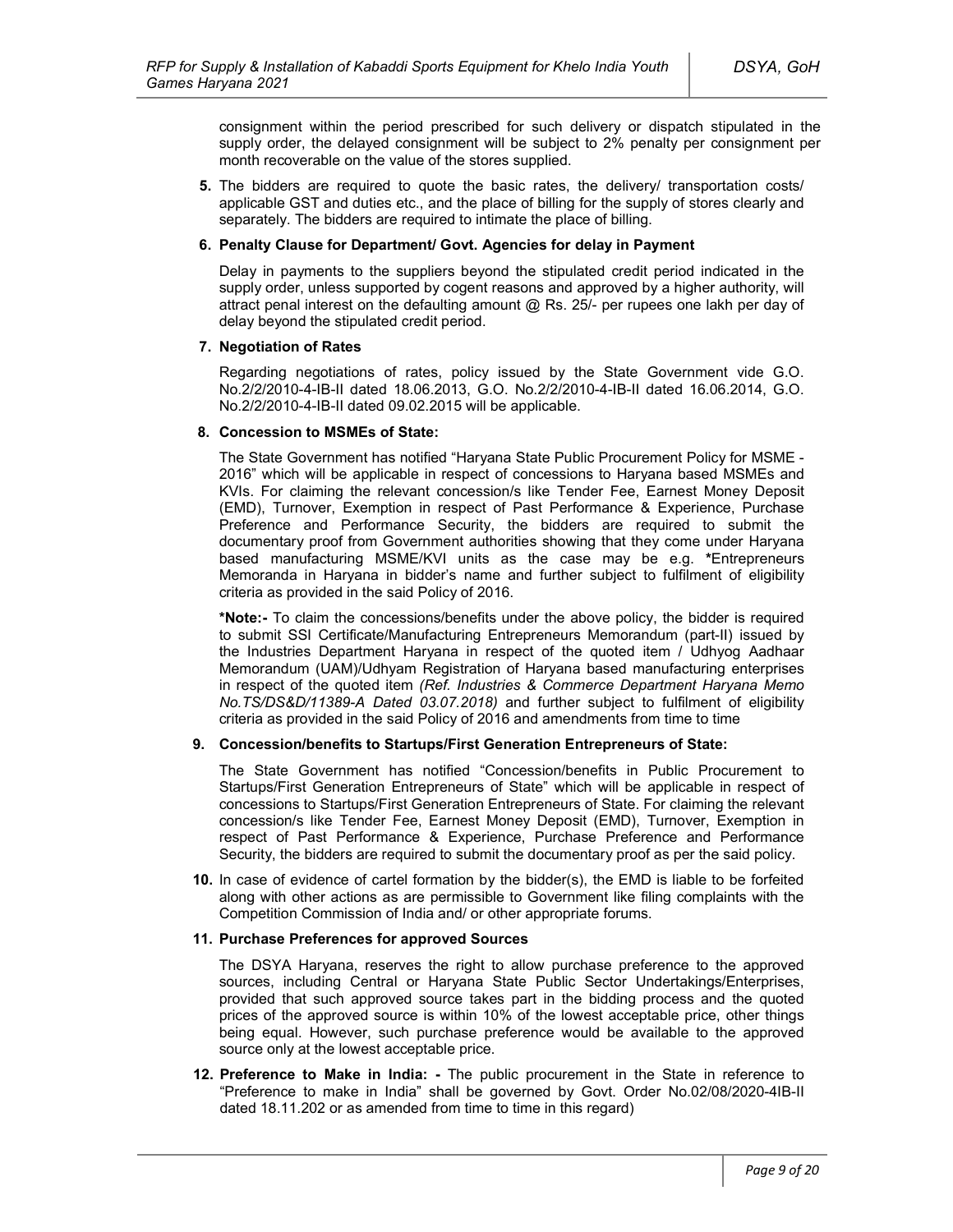**13. Restriction in Public procurement from bidders of certain Countries: -** The restriction on procurement from bidders from a Country or Countries on grounds of Defense of India or matters directly or indirectly related thereto including National Security shall be governed by Govt. Order No.02/09/2020-4IB-II dated 10.12.2020 or as amended from time to time in this regard).

#### **14. Penalty clause for rejected samples/ material offered by the Bidder:**

In case, the material offered for inspection by the firm fails to meet the specifications stipulated in NIT/Order/Contract and the samples are rejected by the Inspecting Committee, the Indenting Department will have the right to levy a penalty at 0.1% of the total order value. In case, the material offered for inspection fails during the 2nd inspection also, the Indenting Department will have the right to increase the penalty to 0.25% of the total order value. In case, the material offered fails during the 3rd and final inspection also, the firm will be liable for penal action including forfeiture of security, risk purchase, debarring/ blacklisting in future, and no further opportunity for inspection would be provided to the supplier firm.

#### **15. Grievance Redressal Mechanism for dealing with the representations/ complaints/ letters of the participating bidders/ firms:**

A time bound Grievance Redressal Mechanism for dealing with the representations/ complaints/ letters of the participating bidders/ firms in the tendering process in the State Public Procurement will be governed by State Government Policy. All the bidders/ firms who want to make any representation/ complaint against any issue related to their technical scrutiny of the bids may do the same within 5 working days (up to 05:00 P.M. of the Fifth Working day) of the date of issue of letter/ intimation regarding their **As per NIT/ Not as per NIT status.** They have to ensure that their communication is delivered/ reached within 5 working days and delay in postal will not be counted as a valid reason. No representation/ complaint in whatsoever manner from the bidders/ firms will be entertained after the opening of Financial Bid.

**16. Blacklisting**: - The firm should not be blacklisted/debarred either in Government Departments/Agencies in State of Haryana or Central Government Departments/Agencies etc. as on the date of submission of the bid in the present tender. Declaration for the same should be submitted as per the enclosed Annexure- 'D'.

### **17. Arbitration Clause**

In the case of dispute arising upon or in relation to or in connection with the contract between the Employer and the Supplier, which has not been settled amicably, any party can refer the dispute for Arbitration under The Arbitration and Conciliation Act, 1996. Such disputes shall be referred to an Arbitral Tribunal consisting of 3 (three) arbitrators, one each to be appointed by the Employer and the Supplier, the third arbitrator shall be chosen by the two arbitrators so appointed by the parties and shall act as Presiding Arbitrator. In case of failure of the two arbitrators, appointed by the parties to reach a consensus regarding the appointment of the third arbitrator within a period of 30 days from the date of appointment of the two arbitrators, the Presiding arbitrator shall be appointed by the Principal Secretary to Government of Haryana, Department of Sports & Youth Affairs, Chandigarh. The Arbitration and Conciliation Act, 1996 and any statutory modification or re-enactment thereof, shall apply to these arbitration proceedings.

Arbitration proceedings shall be held in India at Panchkula, Haryana and the language of the arbitration proceedings and that of all documents and communications between the parties shall be English.

#### **18. Jurisdiction**

All disputes will be settled within the jurisdiction of the Head Quarters of Director, DSYA, Haryana at Panchkula.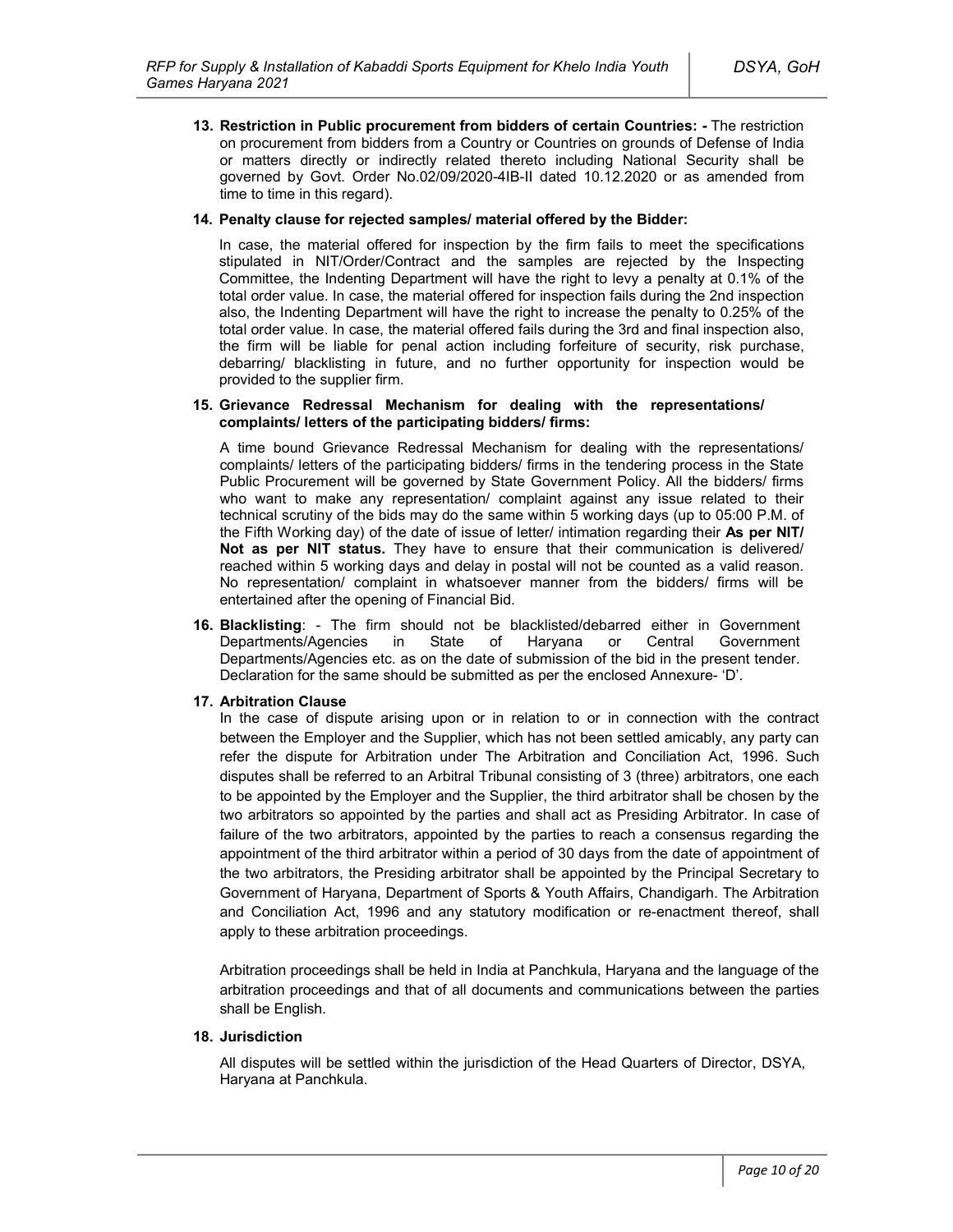## **E. OTHER TERMS AND CONDITIONS**

- 1. The firms are required to mention bifurcation of their rates showing the detail of Basic Rates, GST, Duties etc. in their bid. In case, the supplies are delayed by the firm beyond the stipulated delivery period & there has been any upward revision in the rates of GST/ Duties ON THE CONTRACTED ITEM, no such increase will be allowed. However, if there has been any reduction in GST/Duties, the same will be availed. No variation in GST/ Duties on raw material will be applicable.
- 2. All documents to be submitted by the tenderers with their offer should be self-attested in case the same are copies of original documents.
- 3. The Earnest money of the tenderers will be forfeited to Govt. account and blacklisting/ debarring besides other penal action, if they withdraw their offer/ rates or modify the terms & conditions of the same at any time during the validity of their offer before acceptance.
- 4. The authorized dealer should submit authority letter of their manufacturer, to quote the rates on their behalf failing which tender is liable to be rejected.
- 5. When manufacturer as well as its dealer/s both quote the rates in the same purchase case, then for the purpose of distribution of order, they will be considered as one offer & the order/rate contract will be placed on that firm only which has quoted lower rates among such offers & the offer is as per NIT.
- 6. The Bid i.e. Technical Bid as well as Financial Bid is to be submitted online on web portal https://etenders.hry.nic.in/nicgep/app. The Technical Bids uploaded on the portal should have proper indexing and page numbering on all the documents forming the Technical bid. Any supporting documents if required is to be submitted in online mode only along with their Technical Bids by due date and time.
- 7. The Financial bid/s of only those bidders/ items will be opened who qualify on the basis of their Technical Bids and wherever required approval of samples. The date & time of opening of the Financial bids will be intimated in the due course. The financial must be submitted in the bidder's letter head with seal and sign.
- 8. The offer without prescribed Earnest Money, Tender Fee & E-Service fee is liable to be summarily rejected. The deficiency in the remaining documents and tender requirement can be made subject to the decision by DSYA, Panchkula, Haryana
- 9. The quantity of Stores can be increased or decreased.
- 10. Notwithstanding anything contained in the Tender, DSYA reserves the right to accept or reject any Bid, and to cancel the bid process and reject the Tender, at any time, without thereby incurring any liability to the affected Bidder or Bidders and without any obligation to inform the participating/affected Bidder (s) the reason for such decision.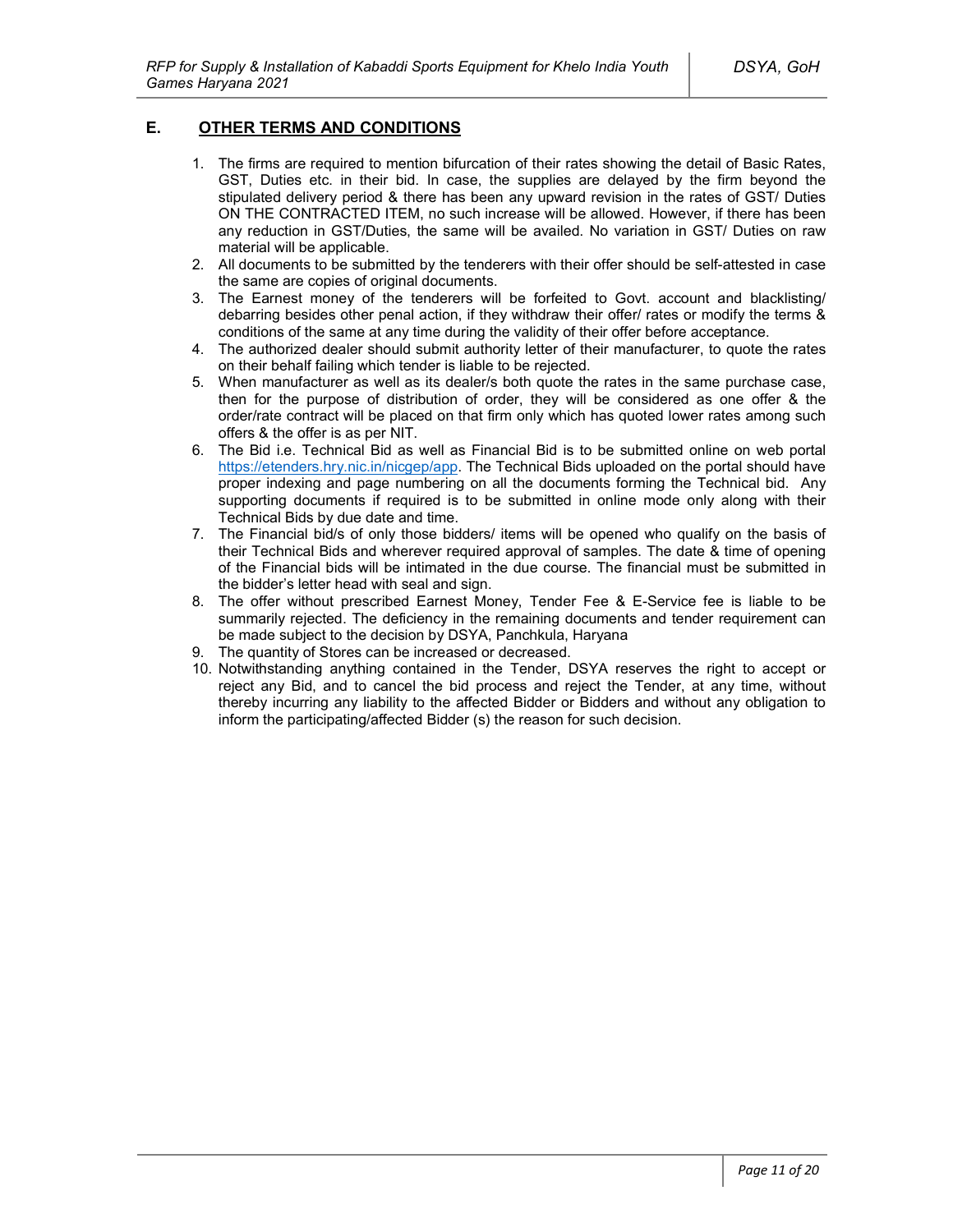## **Annexure- 'A'**

| Sr.<br>No.     | Name of the document                                                                                                                                                                                                                                                                                                                                                                                                                                                   | <b>Status</b><br>of l<br>submission<br>(Yes/No) | Page Number as per<br>numbering given to the<br>technical<br>bid<br>documents<br>uploaded<br>on the portal |
|----------------|------------------------------------------------------------------------------------------------------------------------------------------------------------------------------------------------------------------------------------------------------------------------------------------------------------------------------------------------------------------------------------------------------------------------------------------------------------------------|-------------------------------------------------|------------------------------------------------------------------------------------------------------------|
| $\mathbf{1}$   | All the documents submitted by the bidder as part of<br>its Technical Bid are attested by the signing authority<br>of the bidder.                                                                                                                                                                                                                                                                                                                                      | Yes/No                                          |                                                                                                            |
| $\overline{2}$ | An undertaking by the bidding firm in reference to<br>acceptance of all the terms & conditions and<br>specifications.                                                                                                                                                                                                                                                                                                                                                  | Yes/No                                          |                                                                                                            |
| 3              | Bidder should submit documents as per condition<br>No. $C(1)$ of the NIT.                                                                                                                                                                                                                                                                                                                                                                                              | Yes/No                                          |                                                                                                            |
| 4              | In respect of condition no. D (16) of the NIT Affidavit<br>on Non-Judicial Stamp Paper duly certified by the<br>Notary stating that the firm [name of the Firm] has<br>blacklisted/debarred<br>either<br>never<br>been<br>in<br>Government Department/Agencies in State<br>of<br>Haryana<br><b>or</b><br>Central<br>Government<br>Department/Agencies etc. as on the date of<br>submission of the bid in the present tender. Please<br>refer Annexure- 'D' of the NIT. | Yes/No                                          |                                                                                                            |
| 5              | In respect of condition No. C (2) of the NIT Average<br>annual turnover of the Bidder from sale of sports<br>apparel and equipment/items in the last 3 years i.e.<br>2017-18, 2018-19 and 2019-20 must be at least 01<br>Crore. Bidder is required to submit valid Turnover<br>Certificate for last 3 Financial Years duly certified by<br>CA as per the enclosed Annexure- 'E' of the NIT.                                                                            | Yes/No                                          |                                                                                                            |
| 6              | Bidder should submit documents as per condition<br>No. C (3) of the NIT.                                                                                                                                                                                                                                                                                                                                                                                               | Yes/No                                          |                                                                                                            |
| $\overline{7}$ | Bidder should submit documents as per condition<br>No. $C(4)$ of the NIT.                                                                                                                                                                                                                                                                                                                                                                                              | Yes/No                                          |                                                                                                            |
| 8              | Bidder should submit all the required details as per<br>Condition as at Sr. No. C (6) of the NIT.                                                                                                                                                                                                                                                                                                                                                                      | Yes/No                                          |                                                                                                            |
| 9              | Bidder should submit certificate as per condition No.<br>$C(7)$ of the NIT.                                                                                                                                                                                                                                                                                                                                                                                            | Yes/No                                          |                                                                                                            |
| 10             | Bidder should submit the warranty certificate as per<br>condition No. C (8) of the NIT.                                                                                                                                                                                                                                                                                                                                                                                | Yes/No                                          |                                                                                                            |
| 11             | Bidder should submit certificate as per condition No.<br>$C(9)$ of the NIT.                                                                                                                                                                                                                                                                                                                                                                                            | Yes/No                                          |                                                                                                            |
| 12             | In respect of Condition as at Sr. No. C (10) of the<br>NIT-the bidder is required to submit certificate that<br>the technical specification of the sports equipment<br>used in competitions should be as per rule of the<br>International / National Federation/Association of<br>concerned disciplines.                                                                                                                                                               | Yes/No                                          |                                                                                                            |
| 13             | Bidder should submit self-attested declaration on Rs.<br>100/- stamp paper as per Condition as at Sr. No. C<br>$(12)$ of the NIT.                                                                                                                                                                                                                                                                                                                                      | Yes/No                                          |                                                                                                            |
| 14             | In respect of Condition as at Sr. No. C (13) of the<br>NIT- The bidder must submit information with<br>supporting documents as specified in Annexure-III.                                                                                                                                                                                                                                                                                                              | Yes/No                                          |                                                                                                            |
| 15             | Bidder should submit undertaking as per condition                                                                                                                                                                                                                                                                                                                                                                                                                      | Yes/No                                          |                                                                                                            |

## **Technical Bid format/Index for the Technical Bid documents**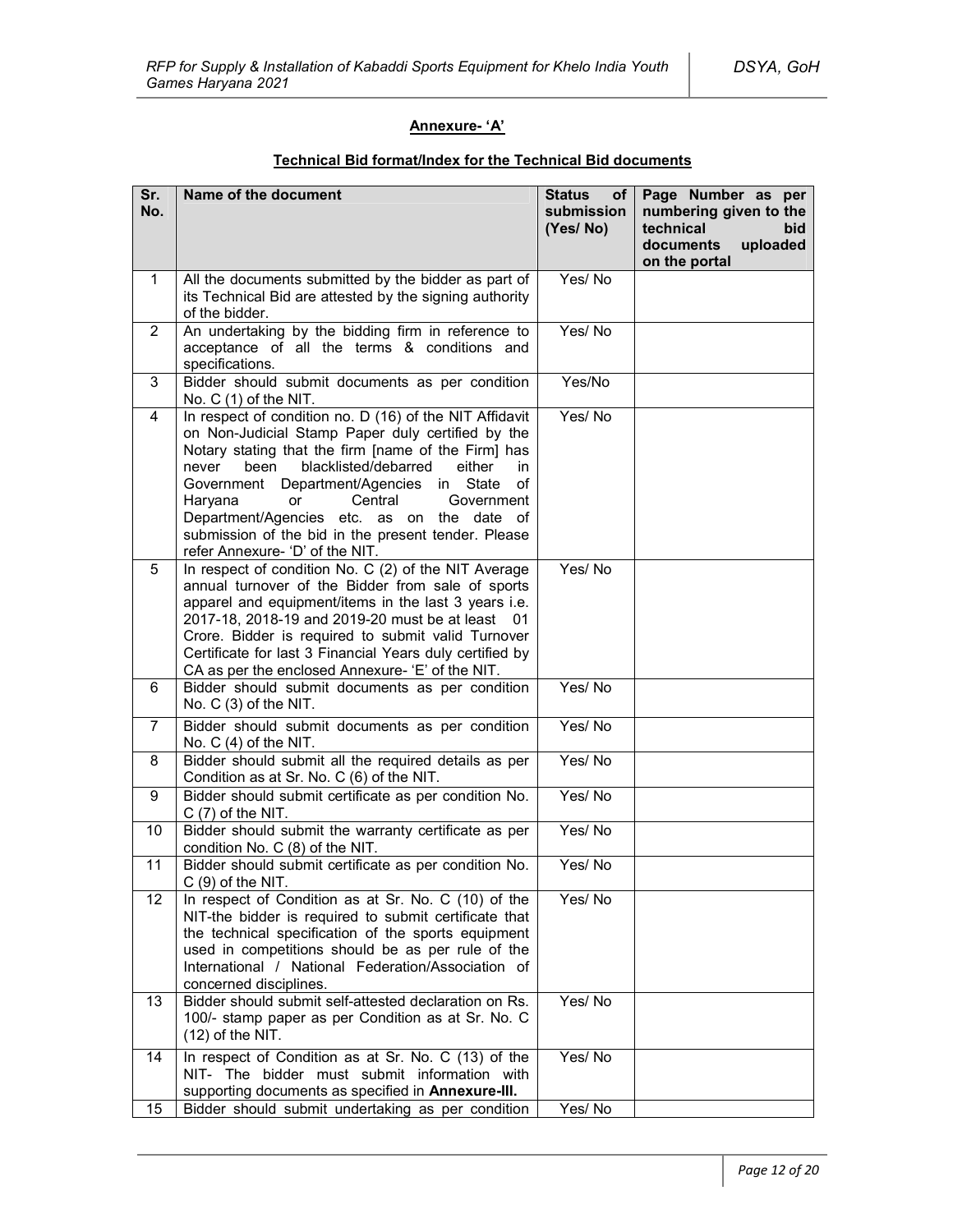|    | No. $C(22)$ of the NIT.                          |         |
|----|--------------------------------------------------|---------|
| 16 | Bidder should provide Copy of valid GST          | Yes/No  |
|    | Registration Certificate.                        |         |
| 17 | Acceptance of Delivery Period as per NIT.        | Yes/No  |
| 18 | Acceptance of Payment terms as per NIT.          | Yes/No  |
| 19 | All uploaded documents are properly numbered and | Yes/No  |
|    | in sequence.                                     |         |
| 20 | Tender submission letter submitted               | Yes/No  |
| 21 | PDF Catalogue as per Annexure II                 | Yes /No |

**Important:** -\* **In case the Technical Documents are uploaded on the portal without proper page numbering, the Tendering Department will be within its right to cancel the bid of the said firm.**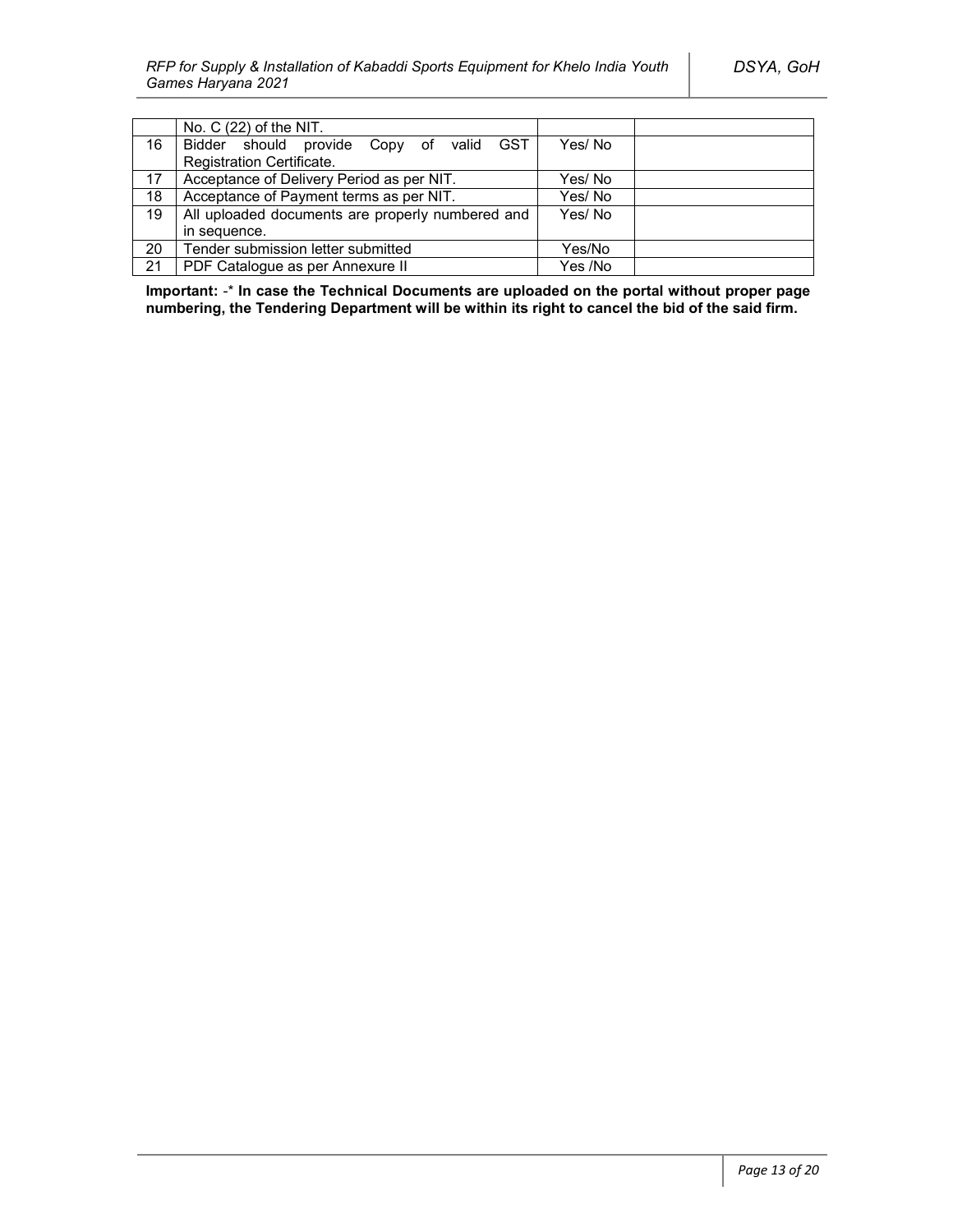### **Annexure- 'B'**

#### **Tender Submission Letter**

To

CEO, Khelo India Youth Games, Department of Sports & Youth Affairs (DSYA), Government of Haryana Tau Devi Lal Sports Complex, Sector 3, Panchkula, Haryana – 134109

Sub: 'Supply & Installation of Kabaddi Sports Equipment for Khelo India Youth Games Haryana-2021'

Ref: RFP No. .................................................

I/ We, the undersigned, offer to provide the above services to DSYA. We are hereby submitting our bid, in a sealed envelope.

I/We, hereby declare that:

- (a) We are enclosing and submitting herewith our Bid, with the details as per the requirements of the tender, for your evaluation and consideration.
- (b) I/We have read carefully the terms and conditions of the tender document attached hereto and hereby agree to abide by the said terms and conditions.
- (c) The bid is unconditional.
- (d) I/We undertake that documents submitted are genuine/authentic and nothing material has been concealed. I/We understand that the contract is liable to be cancelled, if it is found to be having obtained, through fraudulent means/concealment of information.
- (e) We shall make available to the DSYA any additional information it may find necessary or require to clarify, supplement or authenticate the Bid.
- (f) Until a formal agreement is prepared and executed, acceptance of this tender document shall constitute a binding contract between DSYA and us subject to the modifications, as may be mutually agreed to, between DSYA and us.
- (g) We agree to keep this bid valid for acceptance for a period of ninety (90) days from the date of opening the bid.

We understand that the DSYA is not bound to accept any tender that the DSYA receives.

Yours faithfully,

Authorized Signatory (with Name, Designation, Contact no. and Seal) *Note: On the Letterhead of the Bidder.*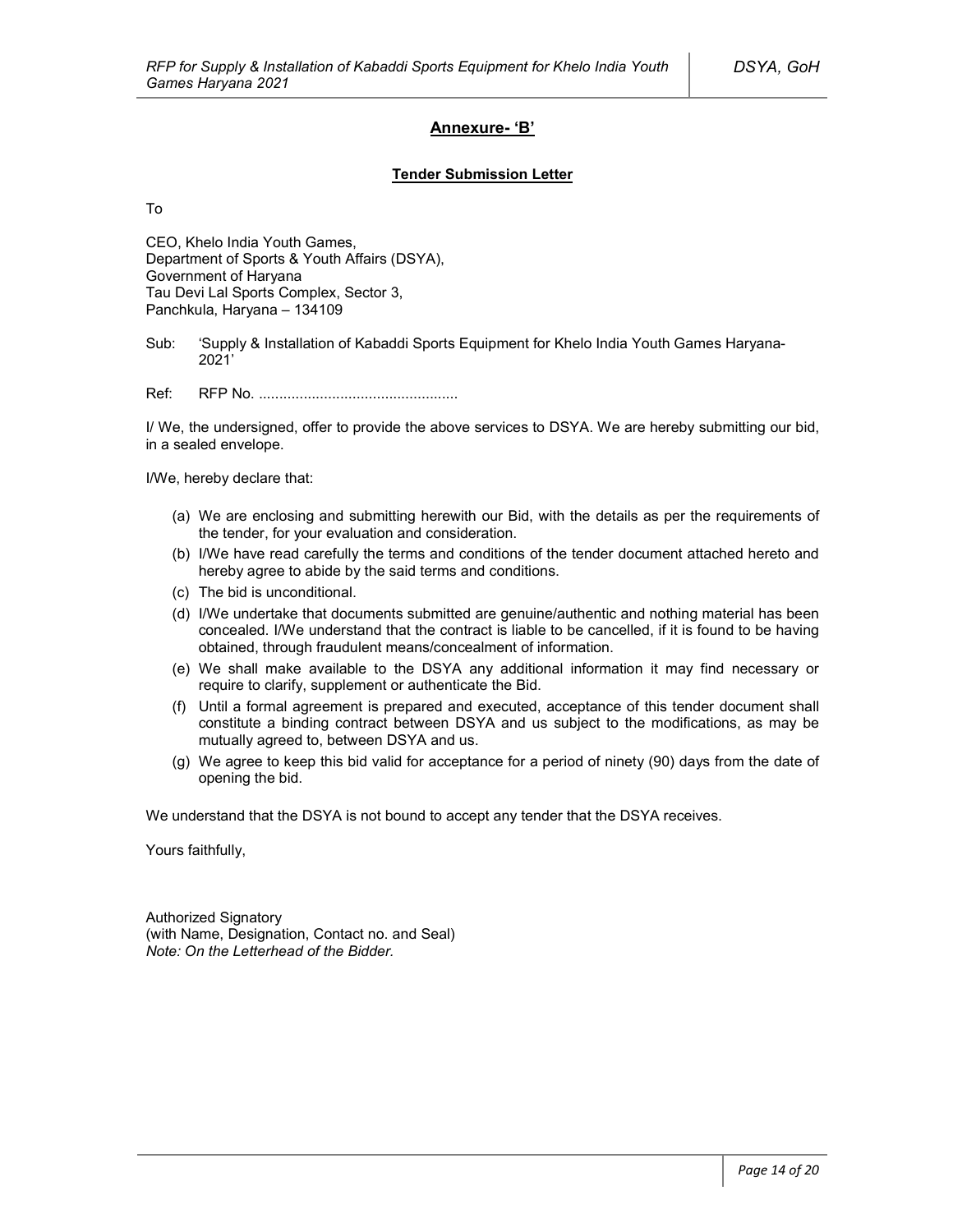### **Annexure- 'C'**

#### **MAF (Manufacturer Authorization Form)**

Date: Ref Number:

To

CEO, Khelo India Youth Games, Department of Sports & Youth Affairs, Govt. of Haryana, Tau Devi Lal Sports Complex, Sector 3, Panchkula, Haryana - 134109

- Sub: 'Supply & Installation of Kabaddi Sports Equipment for Khelo India Youth Games-2021, Haryana'
- Ref: RFP No. .................................................

Dear Sir,

We authorize M/s ………………, to offer their quotation, negotiate and conclude the contract with you against the above invitation for offer.

We hereby extend our full guarantee and warranty as per terms and conditions of the and/or the contract for the equipment and services offered against this invitation for offer by the M/s ……………., **<Full address>**. We hereby commit to the terms and conditions and will not withdraw our commitments during the process and/or the period of contract. As OEM, if the successful bidder is unable to perform services as per contract, OEM shall offer maintenance services or designate another agency as per /contract for equipment offered and shall be responsible for execution of contract and shall be eligible to receive payments as per payment schedule

Yours Faithfully, (Signature of the Bidder)

Name Designation Seal<sup>1</sup> Date<sup>.</sup> Business Address: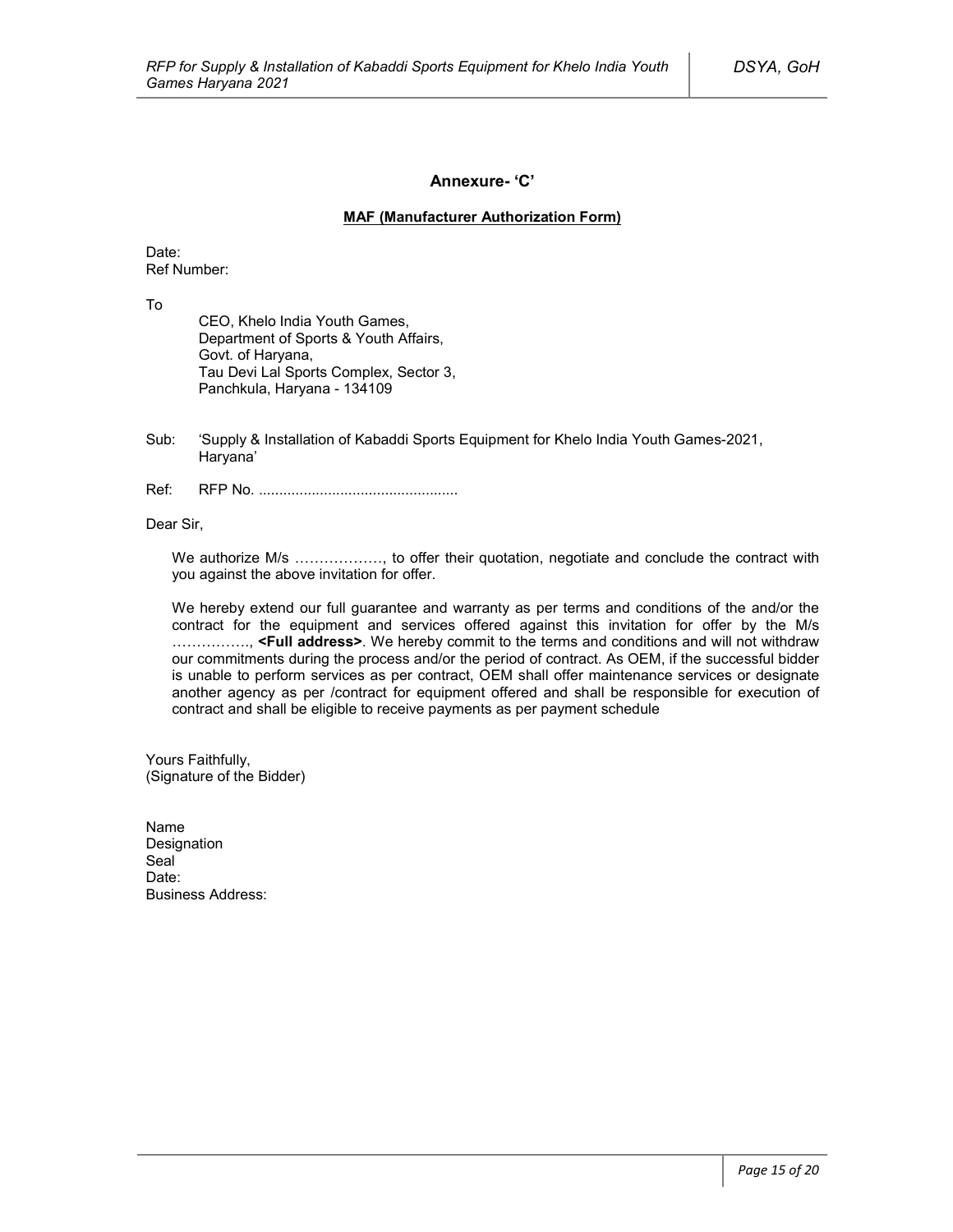## **Annexure-'D'**

### **Performa for Affidavit**

*(on non-judicial stamp paper of Rs. 100/-)*

I \_\_\_\_\_\_\_\_\_\_\_ Proprietor/Director/Partner of the firm M/s.\_\_\_\_\_ do hereby solemnly affirm that our firm M/s. has never been blacklisted/debarred either in Government Departments/Agencies in State of Haryana or Central Government Departments/Agencies etc. as on the date of submission of the bid in the present tender.

……………………………………………

Name of the Bidder ……………………………………………

Signature of the Authorised Signatory

…………………………………………… Name of the Authorised Signatory

| Place: |  |
|--------|--|
| Date:  |  |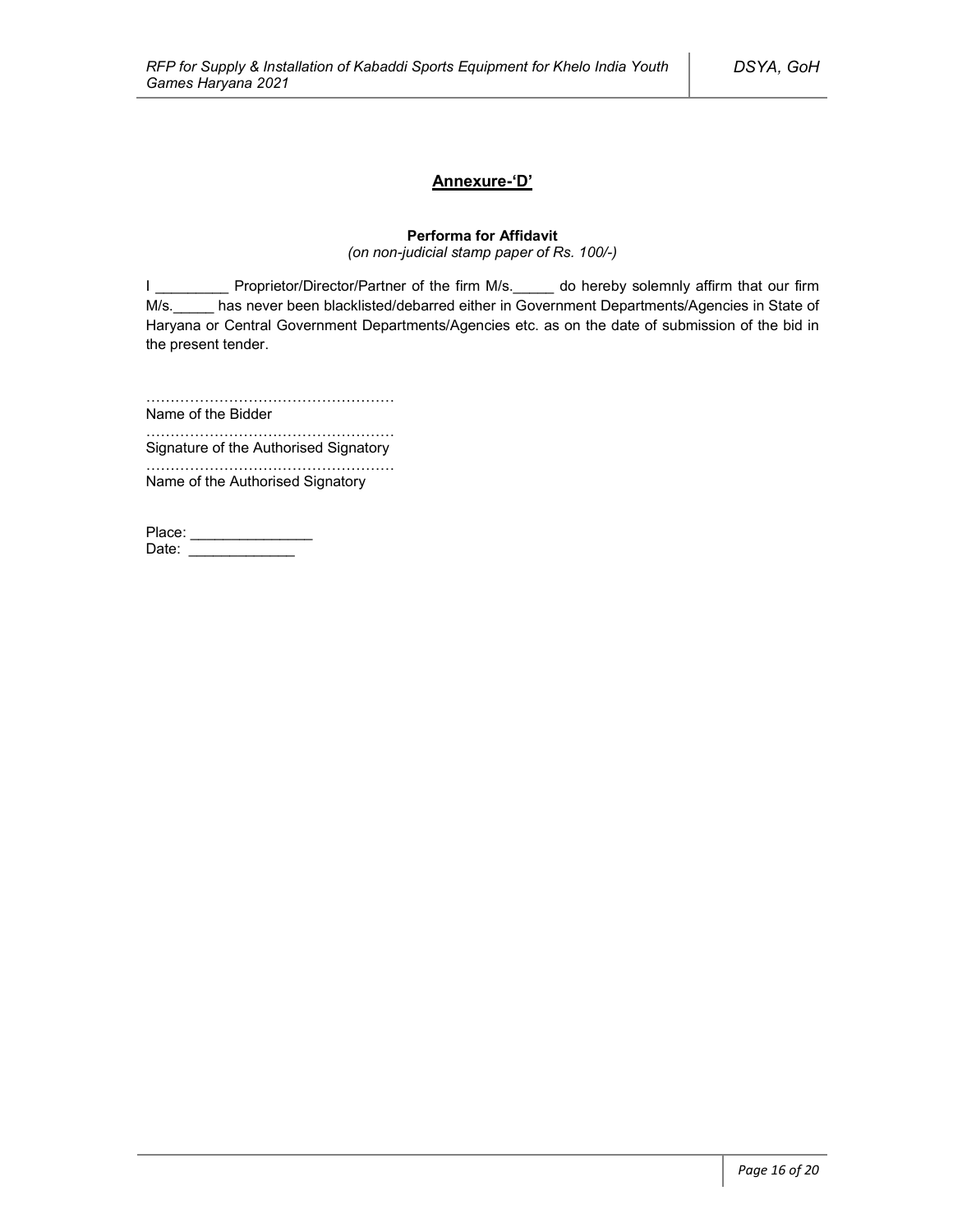## **Annexure- 'E'**

## **Format for Financial Capacity**

| <b>Financial Year</b> | <b>Annual Turnover</b> |
|-----------------------|------------------------|
| 2017-18               |                        |
| 2018-19               |                        |
| 2019-20               |                        |

**Note:** All figures quoted above shall be substantiated by attaching the copy of Audited Annual Reports or a certificate from a Chartered Accountant.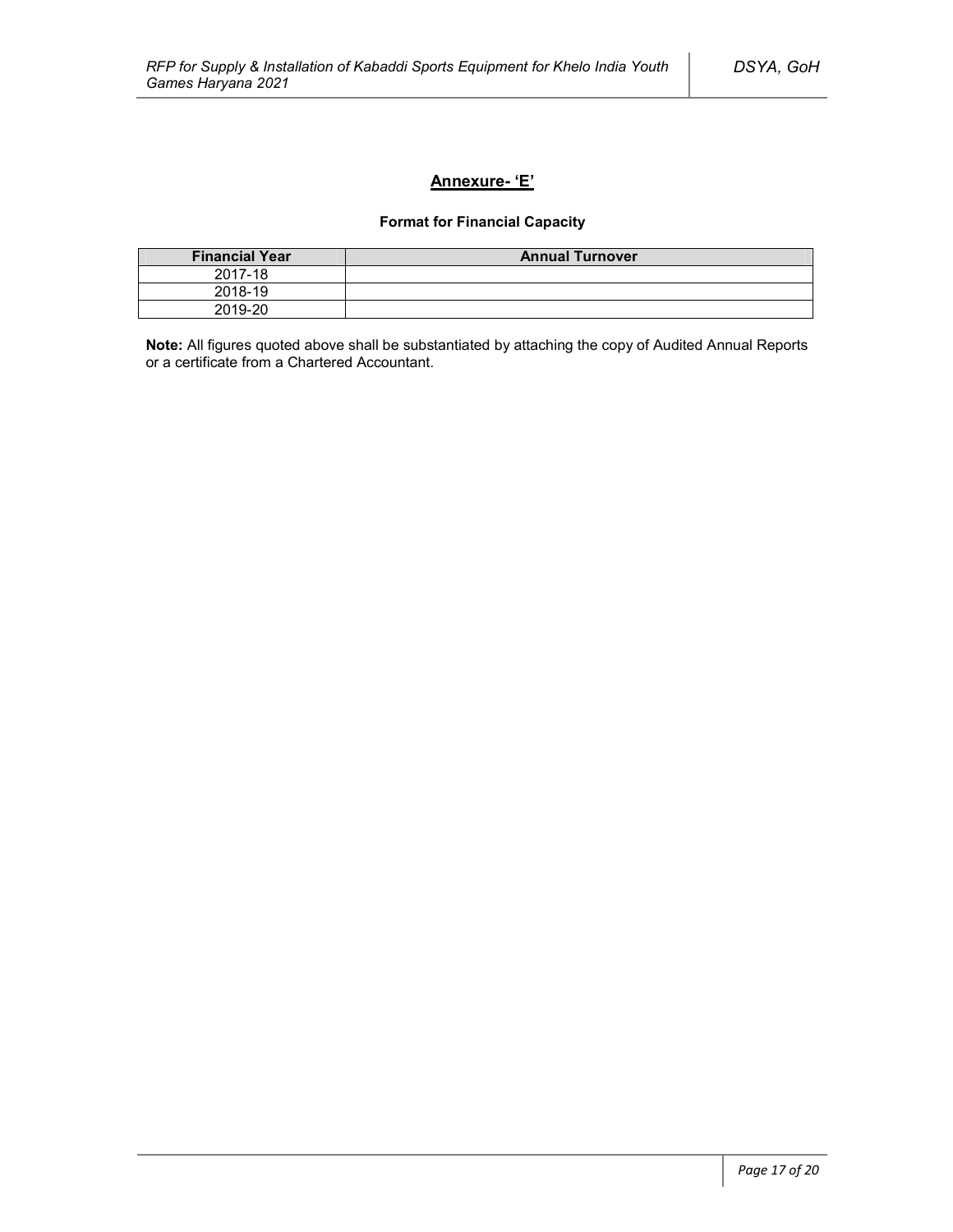### **ANNEXURE- 'I'**

## **ITEM WISE DETAILED SPECIFICATIONS & QUANTITY**

| <b>Sr No</b>            | <b>Item Description</b>                                   | <b>Item Specification</b>                                                                                                                                                            | <b>Required Brand</b>                           | Quantity       |
|-------------------------|-----------------------------------------------------------|--------------------------------------------------------------------------------------------------------------------------------------------------------------------------------------|-------------------------------------------------|----------------|
| 1                       | Kabaddi Mats                                              | Inter Locking Synthetic Mats<br>should be in two colour Length X<br>Breadth 1X1 Per mtr, Thickness<br>35 mm (1 piece); (Total 2000 Per<br>No.) Approved by KFI (Per Set-<br>500 No.) | Gravolite /Shiv<br>Naresh /Vats                 | 4              |
| $\overline{2}$          | <b>Weighing Machine</b>                                   | Digital with 100% accuracy;<br>Capacity: minimum 150Kg                                                                                                                               | Honda /Dr<br>Trust/India Mart                   | 2              |
| 3                       | <b>Marking Colour Black</b><br>Tape                       | Plastic, 3cm to 5cm; the tape<br>should be sticky; Approved by KFI                                                                                                                   | Gravolite/ Korea /<br><b>OEM</b>                | 25             |
| $\overline{\mathbf{4}}$ | <b>Marking Colour White</b><br>Tape                       | Plastic, 3cm to 5cm; the tape<br>should be sticky; Approved by KFI                                                                                                                   | Gravolite/ Korea /<br><b>OEM</b>                | 100            |
| 5                       | Last 5 Min Boards                                         | 1 to 5 Minute, The Board should<br>be visible clearly; 2 x 2 feet with<br>handle; Printed; Hard Plastic;<br>Approved by KFI                                                          | Gravolite /Shiv<br>Naresh /Vats                 | 3              |
| 6                       | 3rd Raid Flak art (Do<br>or Die Pint Board)               | 3rd Raid Print; The Board should<br>be visible clearly; 2 x 2 feet with<br>handle; Printed; Hard Plastic;<br>Approved by KFI                                                         | Gravolite /Shiv<br>Naresh /Vats                 | 3              |
| $\overline{7}$          | <b>Measuring Tapes</b>                                    | 50 Meters each; standard                                                                                                                                                             | Universal /<br>Classic / Nstar /<br><b>Hi20</b> | $\overline{4}$ |
| 8                       | <b>Warning Cards</b><br>(Green, Yellow, Red -<br>45 each) | Plastic; Pocket Size; 4 X 2 inches;<br>Approved by KFI                                                                                                                               | Gravolite /Shiv<br>Naresh /Vats                 | 135            |

**Note:** Bidders are requested to quote exactly the required specifications and brands which are mentioned above. Quoted items other than the above-mentioned specifications and brands will not be considered.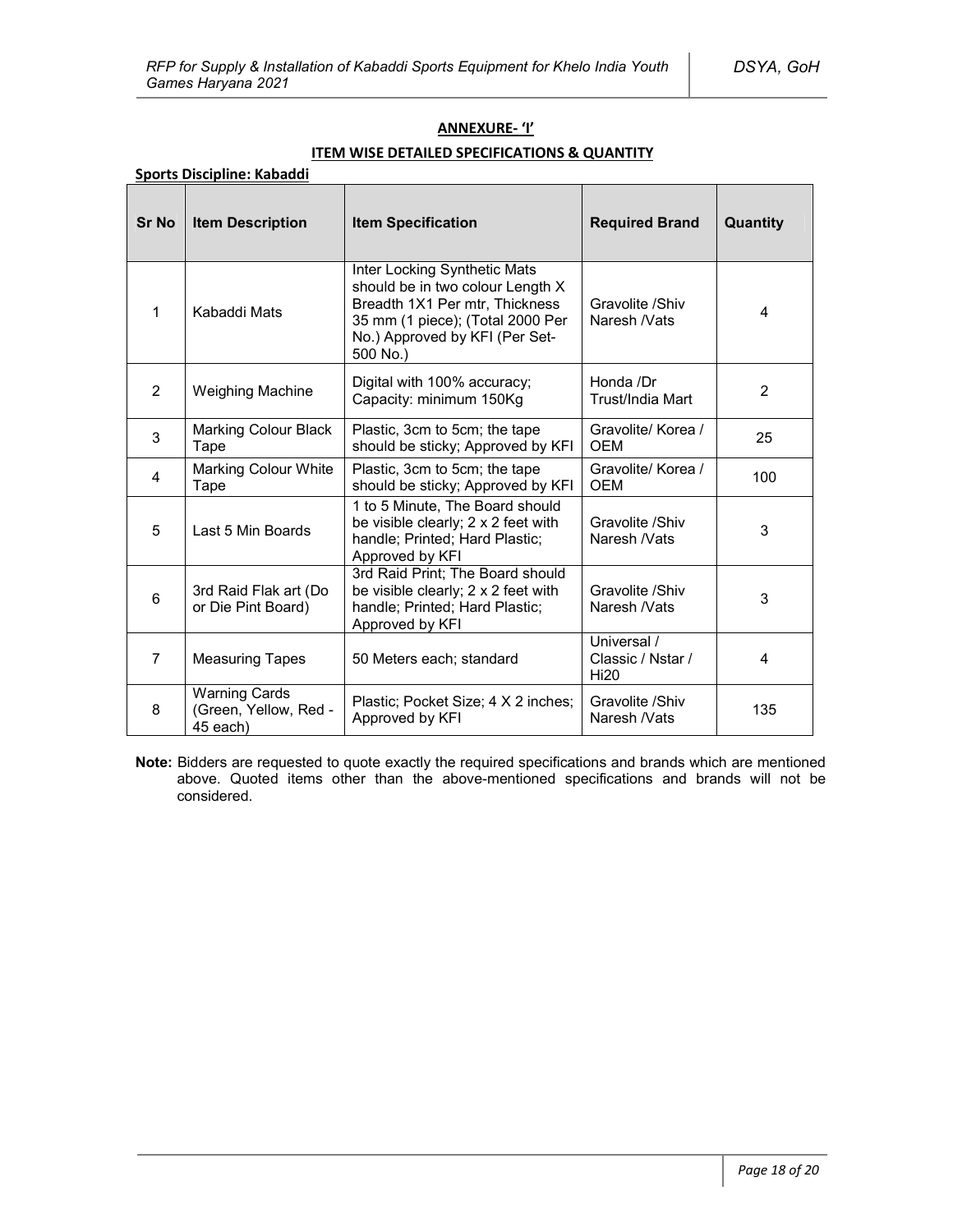### **ANNEXURE- 'II'**

# **COMPLIANCE STATEMENT:**

## **Sports Discipline: Kabaddi**

| <b>Sr No</b>   | <b>Item Description</b>                         | Compliance<br><b>Specifications</b><br>(Yes/No) | <b>Offer Brand</b><br>(Make/Model) | <b>Remarks</b><br>(If Any) |
|----------------|-------------------------------------------------|-------------------------------------------------|------------------------------------|----------------------------|
| 1              | Kabaddi Mats                                    |                                                 |                                    |                            |
| $\overline{2}$ | Weighing Machine                                |                                                 |                                    |                            |
| 3              | Marking Colour Black Tape                       |                                                 |                                    |                            |
| 4              | Marking Colour White Tape                       |                                                 |                                    |                            |
| 5              | Last 5 Min Boards                               |                                                 |                                    |                            |
| 6              | 3rd Raid Flak art (Do or Die<br>Pint Board)     |                                                 |                                    |                            |
| $\overline{7}$ | <b>Measuring Tapes</b>                          |                                                 |                                    |                            |
| 8              | Warning Cards (Green,<br>Yellow, Red - 45 each) |                                                 |                                    |                            |